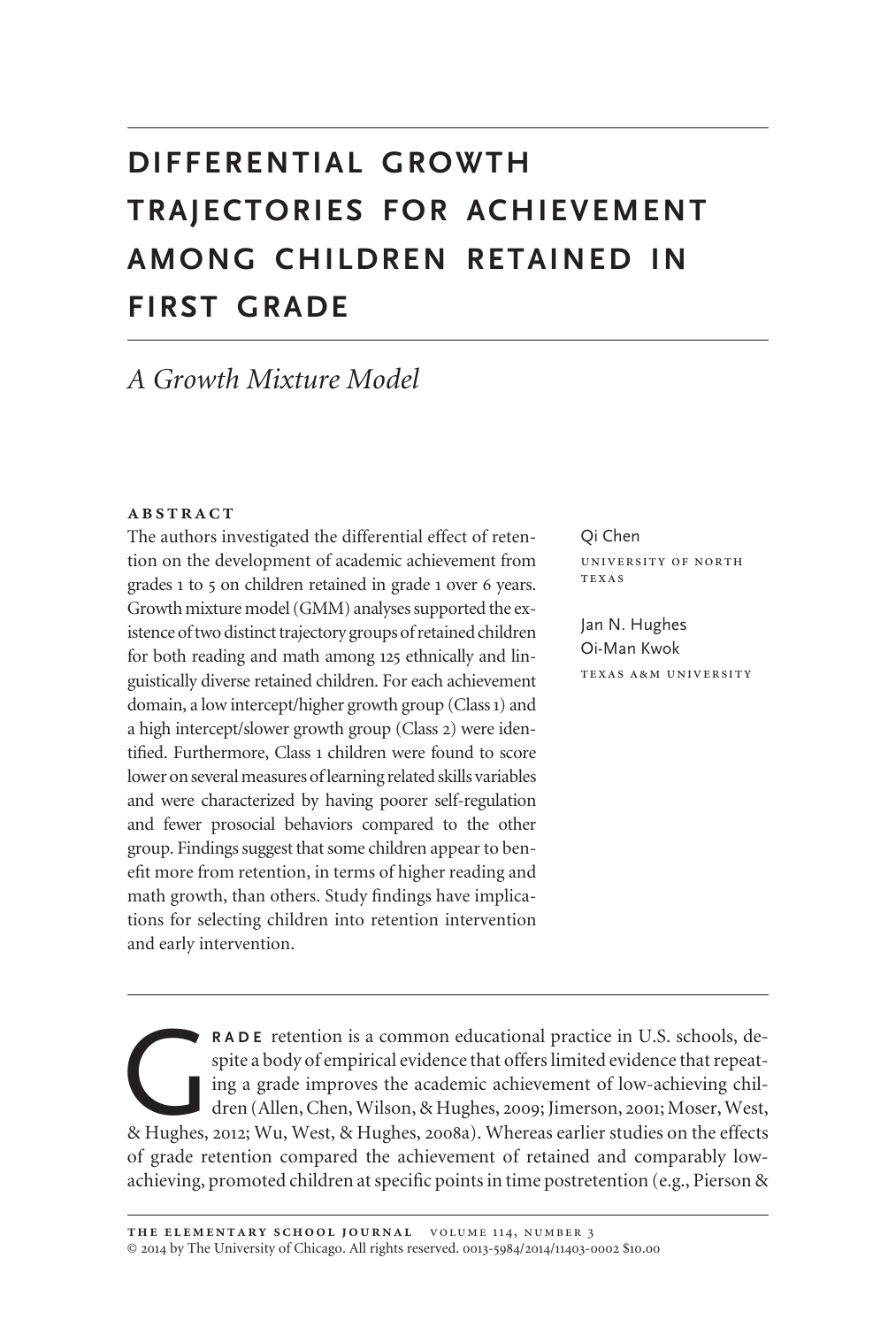Connell, 1992; Reynolds, 1992), recent studies analyze latent achievement growth trajectories of retained children (Hong & Raudenbush, 2005; Moser et al., 2012; Wu et al., 2008a). Analysis of growth trajectories has the advantage of examining patterns of growth in the years following the retention intervention, permitting the identification of differential short-term and longer-term growth in achievement for groups of retained and promoted children (Wu et al., 2008a). However, the modeling techniques adopted in studies analyzing growth trajectories of retained and promoted children are based on the assumption that all the retained children had homogeneous developmental patterns over time and follow one single average developmental trajectory. The current study tests this assumption by answering two sets of research questions: (1) Are there latent subgroups of retained children following distinct developmental trajectories for reading and math achievement? If so, how many subgroups are there among the retained children? (2) If latent trajectory subgroups are identified, do certain child and family variables differ between the subgroups? The identification of a group of retained children whose rate of academic achievement growth following retention is faster relative to that of other retained children would have implications for selecting children into this intervention.

To the best of our knowledge, no published study identifies classes of retained children who evince different achievement growth trajectories. However, extant empirical findings and theoretical perspectives suggest that there might be latent groups among the retained children, with some responding positively to the retention process and some not. Specifically, several lines of evidence, reviewed in a subsequent section, support the proposition that, among retained children, those with poor learning related skills (e.g., attention, behavioral and emotional self-regulation, social skills) may increase in achievement at a faster rate subsequent to retention than children with better learning related skills. In the following section, learning related skills are defined and their role in early school achievement is described.

# **Learning Related Skills**

Learning related skills (LRS), sometimes referred to as learning approaches, refer to a cluster of self-regulatory skills (e.g., ability to attend, persist in the face of challenges, plan, cooperate with others, inhibit impulsive responses, and respond with flexibility to changes in one's environment) that facilitate efficient engagement in learning (Fantuzzo, Bulotsky-Sheare, Fusco, & McWayne, 2005; Matthews, Kizzie, Rowley, & Cortina, 2010). LRS are thought to reflect differences in the temperamental construct of effortful control and involve the ability to voluntarily direct and manage one's behavior and attention in learning situations and to respond flexibly and appropriately (Blair & Razza, 2007). In the following sections, key dimensions of LRS are defined and described.

#### Effortful Control

Effortful control, defined as the ability or capacity to voluntarily inhibit a dominant response to activate a subdominant response, allows for the development from more reactive to more self-regulative behavior (Rueda, Posner, & Rothbart, 2005). Children high in effortful control voluntarily control their attention and behavior as needed, including focusing and shifting attention, persisting on tasks in the face of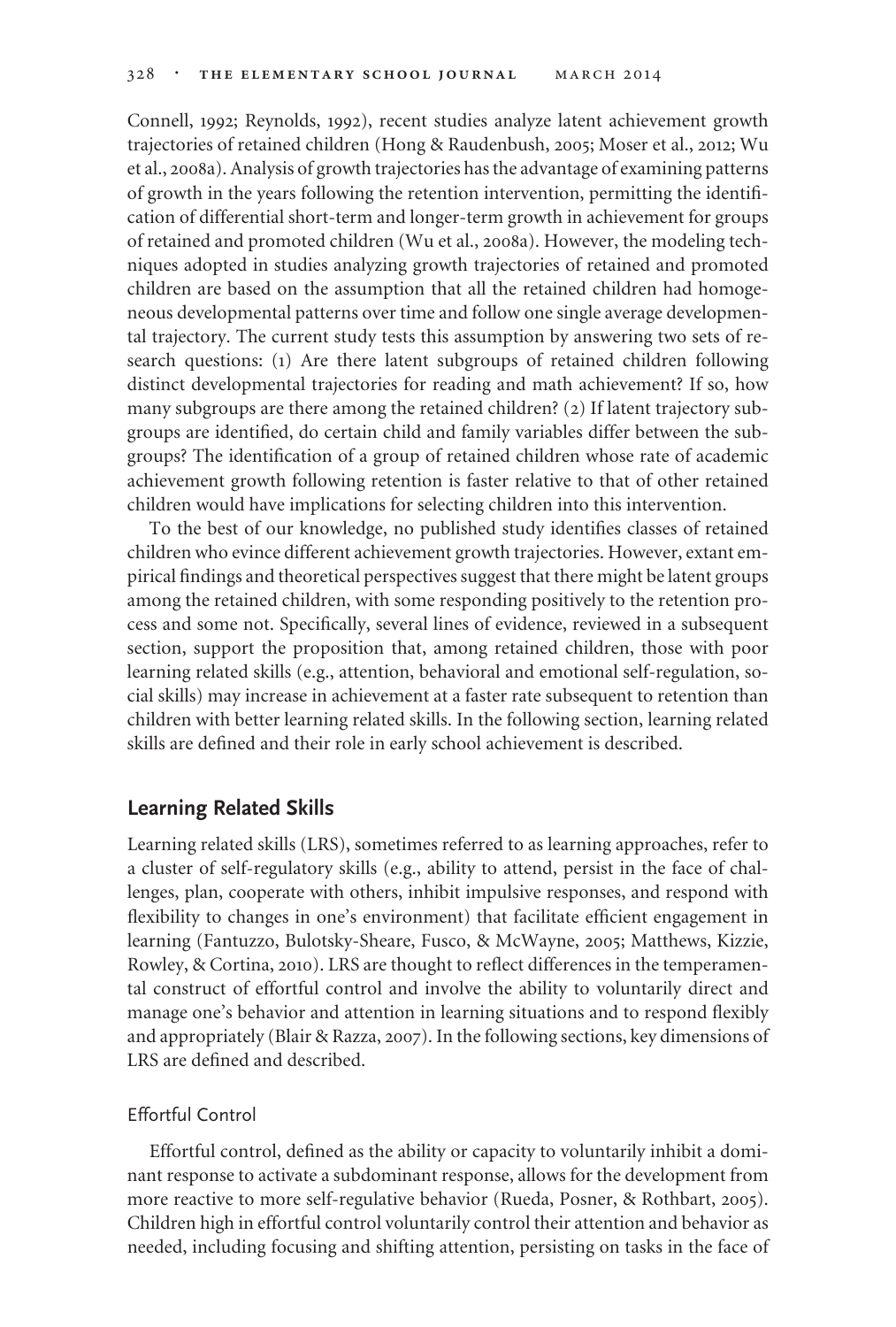challenges, and delaying gratification. Thus they achieve higher accuracy on paperand-pencil tasks requiring attention to detail and monitoring one's performance against a criterion (Kochanska, Murray, & Harlan, 2000). Inhibitory control and task accuracy reflect good effortful control. Individual differences in the ability to effortfully control or regulate behavior are hypothesized to reflect biologically based, temperamental variation among children (Posner & Rothbart, 1998). However, experience also affects development of these skills; poor and minority children perform more poorly than middle-class and white children on measures of effortful control and self-regulation (Blair, 2010; Matthews et al., 2010). The development of effortful control occurs most rapidly during the preschool years (Kochanska & Knaack, 2003), although children continue to show rapid development in effortful control and related self-regulatory skills throughout the early school years (Kochanska et al., 2000).

#### Hyperactivity

Children with hyperactivity also demonstrate poor behavioral inhibition and regulation (Barkley, 1997). Hyperactivity includes motor restlessness and fidgeting, difficulty staying in one's seat, difficulty remaining still or playing quietly, and appearing to always be "on the go." Higher levels of hyperactivity have been linked to a lower level of school readiness (Fantuzzo et al., 2005) and a lower level of academic achievement (Blair & Razza, 2007; Matthews et al., 2010; McClelland et al., 2007).

#### Ego Resiliency

The psychological construct of ego resiliency captures the flexible, adaptive aspect of LRS (Block & Block, 1980). For example, a child with high ego resiliency could easily adapt and be flexible with unexpected or uncontrollable changes in the classroom schedule, whereas a child with low ego resiliency might become flustered and "fall apart" under similar circumstances. A child who adapts and "bounces back" after challenges is more likely to persist or persevere than a child who "falls apart" and gives up on long-term and challenging goals. Ego resiliency is associated with psychosocial adjustment and academic achievement in childhood (Dreke, 2009; Kwok, Hughes, & Luo, 2007; Shonk & Cicchetti, 2001).

**Conscientiousness.** The psychological construct of conscientiousness is also thought to reflect differences in children's temperament (Graziano & Ward, 1992; John, Caspi, Robins, Moffitt, & Stouthamer-Loeber, 1994). Conscientiousness is the child's dependability, task interest, will to achieve, impulse control, constraint, control, and work persistence (Digman,1989; John & Srivastava,1999). Children who are high in conscientiousness are more likely to cope with classroom stressors better, persist in the face of challenges, and achieve more in school (Barbaranelli, Caprara, Rabasca, & Pastorelli, 2003; Digman, 1989; Kwok et al., 2007).

**Prosocial skills.** Both effortful control and ego resiliency are associated with peer acceptance and positive social behaviors (Block & Block, 1980; Van Aken, van Lieshout, Scholte, & Haselager, 2002), presumably because children who can delay gratification, inhibit impulsive response (e.g., wait their turn), and respond adaptively to changing social situations (e.g., work cooperatively with others) have better social skills. Furthermore, children who are rated by teachers or peers as high on prosocial skills achieve more than do children rated lower on these skills (Wentzel,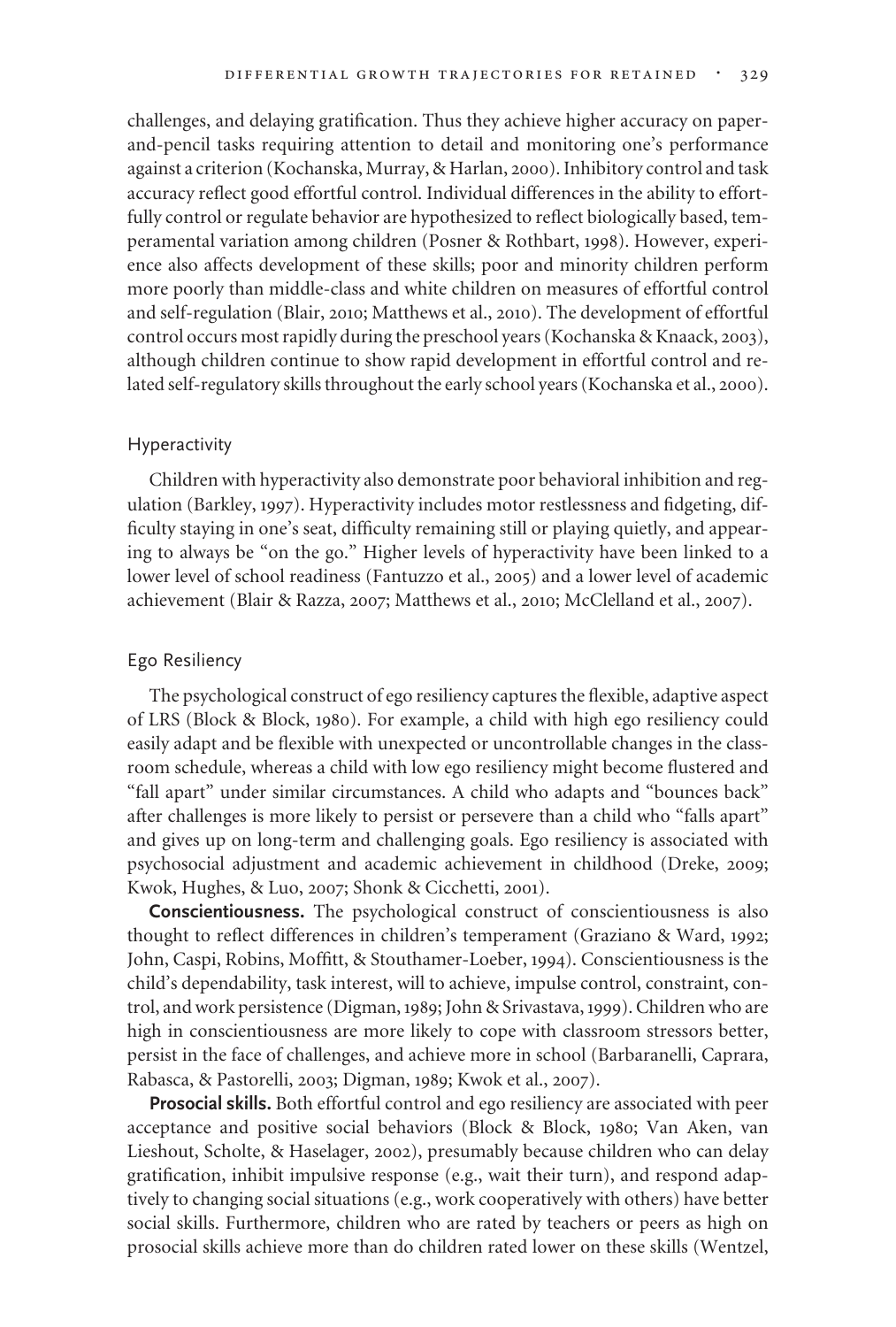1991, 1993). Importantly, when measures of prosocial and antisocial engagement in the classroom are considered together, only prosocial engagement uniquely predicts gains in achievement, suggesting the unique role of prosocial engagement in children's learning (Hughes, Luo, Kwok, & Loyd, 2008).

## Correlates of LRS in the Early Grades

In preschool and elementary grades, a number of demographic variables are associated with LRS. Boys score lower than girls on measures of effortful control, including attention, inhibitory control, and behavioral regulation, and on measures of prosocial skills (Birch & Ladd,1998; Matthews, Ponitz, & Morrison, 2009). African American and poor children also score lower on measures of effortful control and prosocial skills than do non-African American and children from more advantaged home environments (Hamre & Pianta, 2001; Meehan, Hughes, & Cavell, 2003). The association between poverty and poor effortful control is thought to be a result, in part, of the deleterious effects of poverty-related stress on aspects of brain development and functions that promote or impede the development of self-regulation (Blair, 2010).

Gender and racial group differences in LRS are thought to contribute to gender and ethnic group differences in achievement in the elementary grades. In a study with a national data set, LRS explained, to a large extent, the achievement gaps between African American boys and their White and female counterparts at school entrance and in growth in achievement across the elementary grades (Matthews et al., 2010).

#### Relation between LRS and Achievement in the Early Grades

In preschool and early elementary grades, LRS predict growth in achievement, above IQ and family adversity. In a coordinated analysis of six longitudinal data sets, Duncan and colleagues (2007) found that kindergartners' attention-related skills (e.g., task persistence, attention control, and cooperative participation in the classroom) predicted their reading and math achievement at grade 3, above measures of externalizing behaviors. In a sample of 379 kindergarten and first grade children from low-SES backgrounds, LRS (i.e., works independently, seeks challenges, accepts responsibility, tunes in to classroom activity) predicted literacy gains, even with prior literacy skills held constant (Stipek, Newton, & Chudgar, 2010). McClelland and colleagues (2007) found that measures of behavioral self-regulation (inhibitory control, attention, and working memory) were significantly associated with early math and literacy skills, above cognitive ability. Furthermore, gains in behavioral selfregulation predicted gains in emergent literacy above family background variables. Matthews et al. (2010) found LRS had the strongest effect on achievement in kindergarten and for achievement development through grade 5, in comparison to other social and behavioral variables. The authors concluded that LRS are more proximal influences on the achievement of African American boys than are behavioral variables such as externalizing problems. Overall, the strength of these associations/ effects is small to moderate.

Several processes may explain why children with poor LRS show lower achievement growth. Children who have poor LRS may benefit less from instruc-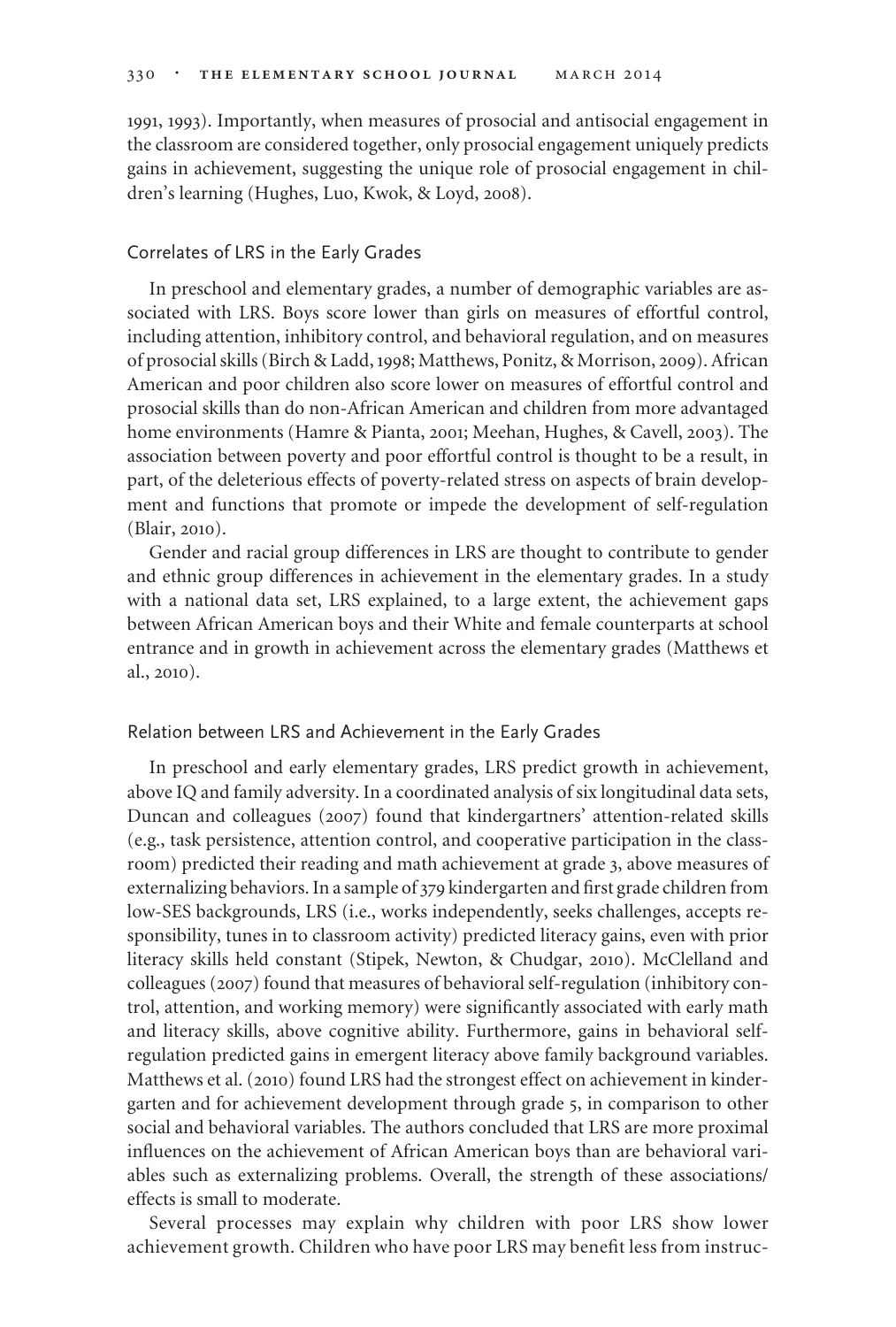tional supports than children with good LRS. For example, early reading places a premium on effortful control because early readers must attend to individual phoneme patterns and have patience to self-monitor and correct miscues as well as to work independently despite feeling angry or frustrated or the presence of distractions (Li-Grining, Votruba-Drzal, Maldonado-Carreño, & Haas, 2010). Because self-regulated learners and prosocial children elicit more supportive and responsive instruction from their teachers (Birch & Ladd, 1997) and are viewed by their classmates as more capable and socially preferred (Realmuto, August, Sieler, & Pessoa-Brandao, 1997), they may develop more positive perceptions of their academic competence, leading to more active engagement in learning (Liew, Barrois, McTigue, & Hughes, 2008).

#### Learning Related Skills and Grade Retention

Research on LRS and grade retention is sparse. Interviews with elementary teachers reveal that the large majority of teachers believe that retention in the early grades is effective for "immature" children (Tomchin & Impara, 1992). Although immaturity was not defined in this study, the term is often used by educators to refer to poor learning-related behaviors such as impulsivity, inattentiveness, and poor social skills. Self-regulatory skills such as attention and inhibitory control continue to develop in the primary grades (Kochanska et al., 2000; Posner & Rothbart, 2000). For children with delayed self-regulatory skills, the extra year of maturation that retention in first grade affords may allow these children to benefit more from instruction the following year, thereby gaining the foundation necessary for future learning. The importance of mastery of the first-grade curriculum to one's achievement throughout the elementary grades was demonstrated by Pianta, Belsky, Vandergrift, Houts, and Morrison (2008). Using data from the NICHD Early Child Care and Youth Development study, these researchers reported that 93% of the growth in reading and 76% of the growth in math between kindergarten and fifth grade takes place by the end of first grade. Other researchers also report that lagging behind one's classmates as one leaves first grade forecasts long-term poor achievement (Alexander, Entwisle, & Horsey, 1997; Stipek, 2001). The extra year of maturation that grade retention affords may be a more appropriate intervention for low-achieving first-grade children who lag behind their classmates than for low-achieving children with better developed LRS.

Some empirical support for the view that a group of children with poor LRS may show faster growth following retention, compared to children with better LRS, comes from a study investigating moderators of the effects of being retained in first grade on subsequent growth in achievement (Wu, West, & Hughes, 2008b). Using samples of children either retained or promoted in first grade that were matched on their propensity to be retained, Wu et al. investigated several possible moderators of the impact of retention in first grade on reading and math achievement trajectories over the following 3 years. Retention was more beneficial for children who had poorer behavioral self-regulation (defined in terms of teacher-rated conduct problems) than for children with better self-regulation. The researchers reasoned that children with poor behavioral self-regulation lacked the LRS necessary to successfully meet the challenges of encountering a more advanced curriculum, if promoted. Although the Wu et al. study suggests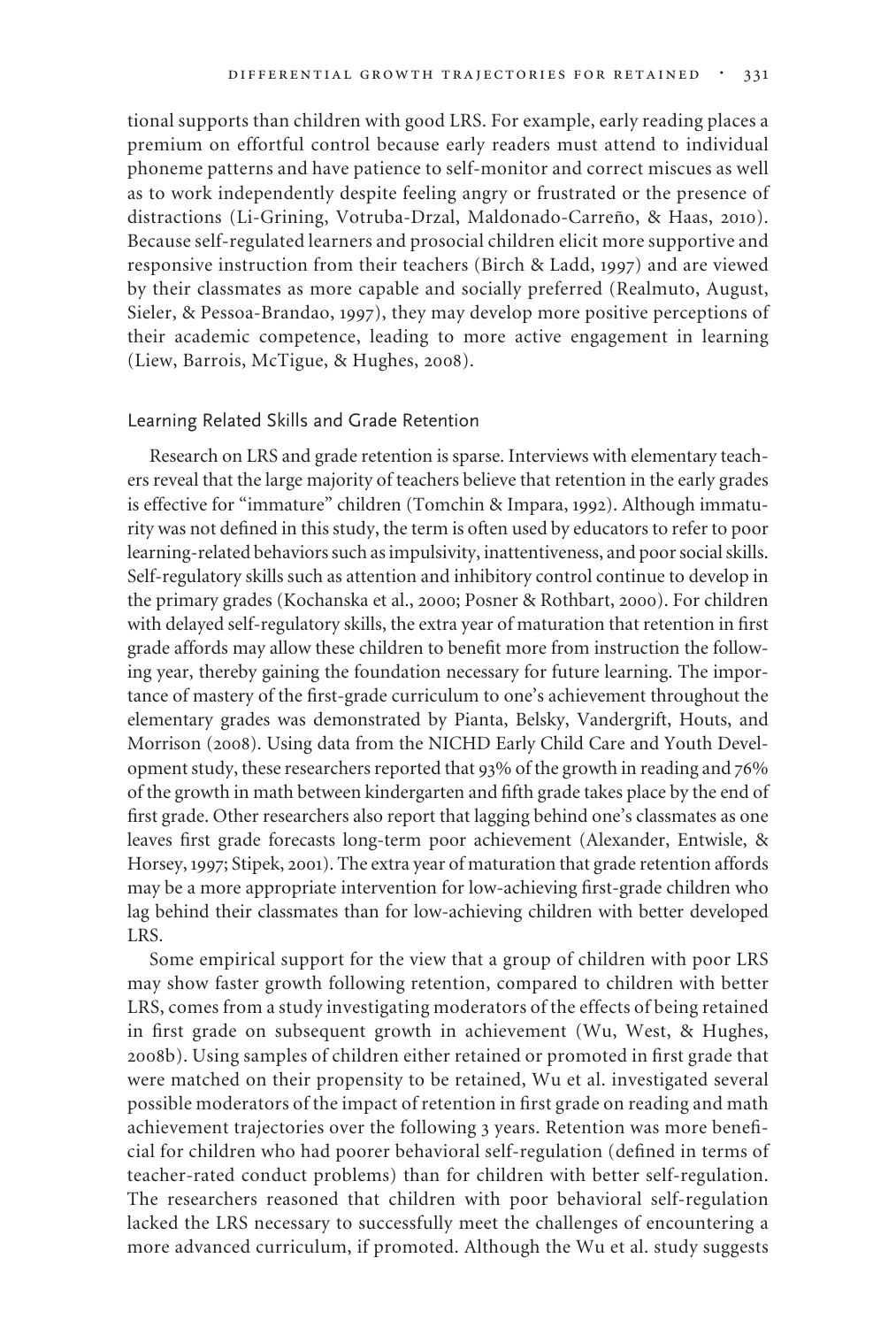that retention may be more beneficial than promotion to children with poor behavioral self-regulation, they did not address heterogeneity in achievement trajectories among the retained group.

# **The Current Study**

The first purpose of the current study was to determine whether subsets of children retained in first grade exist whose achievement growth trajectories over 6 years deviate from the overall growth trajectory of retained children. The second purpose was to test whether there are systematic differences in LRS between growth trajectory classes among grade-retained children. Specifically, we expect that differences in LRS will be associated with differential patterns of growth in reading and math, such that a trajectory class with faster growth will evince poorer LRS and achievement at baseline, relative to other trajectory classes. The predicted negative relation between rate of growth in achievement and LRS in Year 1 is contrary to the positive relations between these variables among samples composed primarily of promoted students (Li-Grining et al., 2010; Matthews et al., 2010). Our expectation is based on the reasoning that among children retained in first grade, those children with the poorest learning related skills will benefit the most (or be harmed the least) from the additional year of growth in learning related skills that repeating a grade entails. Differences between achievement trajectory classes on selected demographic variables (family SES, child's ethnicity, and gender) will also be investigated, based on research finding an association between these variables and measures of LRS. Although we expect that these variables will be correlated with LRS at Time 1 (i.e., when children were in first grade for the first time), we make no predictions regarding their association with membership in different growth classes.

We apply growth mixture modeling with unknown groups (Muthén, 2004) to concurrently model individual and possibly group-related trajectories of math and reading development over 6 years, beginning when children were in first grade for the first time. Thus the growth trajectories cover the elementary school years (grades 1–5). The decision to model reading and math trajectories separately rather than using a composite measure of achievement was based on previous research using longitudinal data from a large national study of elementary children that found support for two latent trajectory classes for reading but only one latent trajectory class for math (Pianta et al., 2008).

# **Method**

#### Participants

Participants were 125 (61% male) first-grade children attending one of three school districts (one urban, two small city) in southeast and central Texas, selected from a sample of 784 children participating in a longitudinal study examining the impact of grade retention on academic achievement. Participants were recruited across two sequential cohorts in first grade during the fall of 2001 and 2002. The composition of first-grade classrooms in these three school districts was 42% Cau-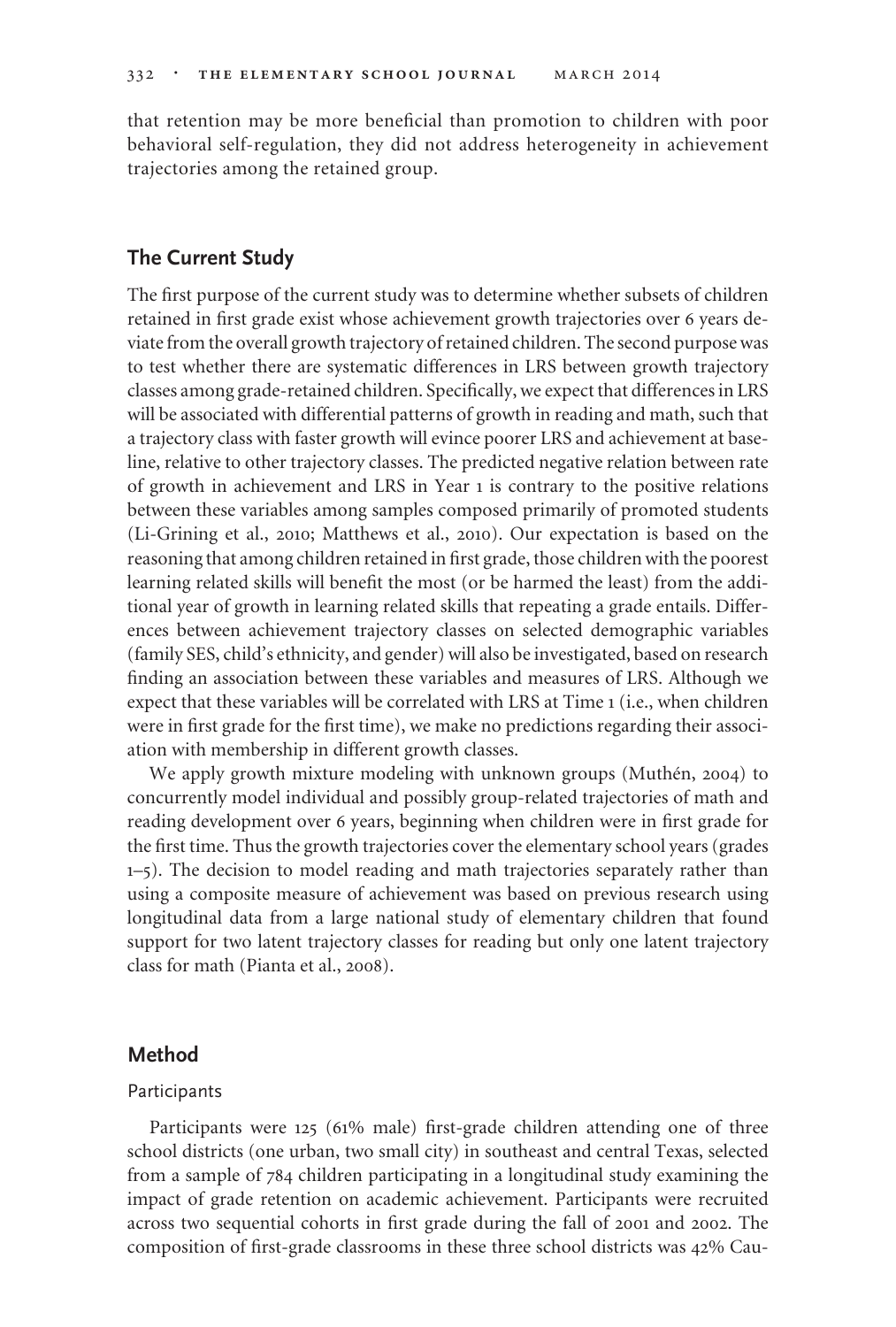casian, 25% African American, 27% Hispanic, and 5% other; 44% were eligible for free or reduced-price lunch, and 53% were male. Children were eligible to participate in the larger longitudinal study if they scored below the median score for their school district on a state-approved, district-administered measure of literacy, spoke either English or Spanish, were not receiving special education services, and had not been previously retained in first grade (i.e., were in first grade for the first time at the beginning of the study). School records identified 1,374 children as eligible to participate. Parent permission to participate was obtained for 784 of the eligible children. Analyses on a broad array of demographic variables, scores on a district-administered measure of early literacy, and school context variables did not indicate any difference between the 784 children with consent and the 590 children without consent.

Of these 784 participants, 165 were retained in first grade, of whom 125 (76%) met the following additional criteria for participation in the current study: (1) had at least one wave of data on Woodcock–Johnson III Broad Reading and Broad Mathematics tests (Woodcock, McGrew, & Mather, 2001) and (2) were still active in the study at Year 6. These 125 children did not differ from the 40 children who did not meet inclusion criteria on any demographic variables, scores on a district-administered test of literacy, or study variables at baseline (Year 1). At entrance to first grade (Year 1), these children's mean age was  $6.47$  (*SD* =  $0.27$ ) years. The ethnic composition for these 125 children was 44 African American, 34 Hispanic, 44 Caucasian, and 3 other. Participants' age-standard scores on the Woodcock–Johnson III Broad Reading and Broad Mathematics tests (Woodcock et al., 2001) at Year 1 were 87.39 (*SD* = 15.68) and 96.74 ( $SD = 14.00$ ), respectively. On the basis of family income, 70.1% of participants were eligible for free or reduced-price lunch. At Year 1, these 125 children were nested within 68 classrooms and 29 schools.

#### Data Collection

Measures of math and reading achievement were individually administered at school annually for 6 years, beginning when participants were in first grade for the first time (Year 1). A minimum of 8 months separated each annual assessment. At Year 1, classmates reported on children's externalizing behaviors, children were individually administered performance measures of effortful control (i.e., inhibitory control and task accuracy), and teachers reported on children's externalizing behaviors, ego resiliency, prosocial behaviors, and conscientiousness. Teachers received \$25.00 for completing and returning each student questionnaire.

If children or their parents spoke any Spanish in Year 1, children were individually administered the Woodcock-Munoz Language Test (Woodcock & Munoz-Sandoval, 1993) by bilingual (English/Spanish) examiners to determine the child's baseline academic language proficiency in English and Spanish. All measures were administered in the language in which the child demonstrated greater language proficiency. If the child demonstrated equal or greater academic language proficiency in English for 3 consecutive years, subsequent tests were administered in English. Among the 125 children, four were tested in Spanish initially and three shifted to English later.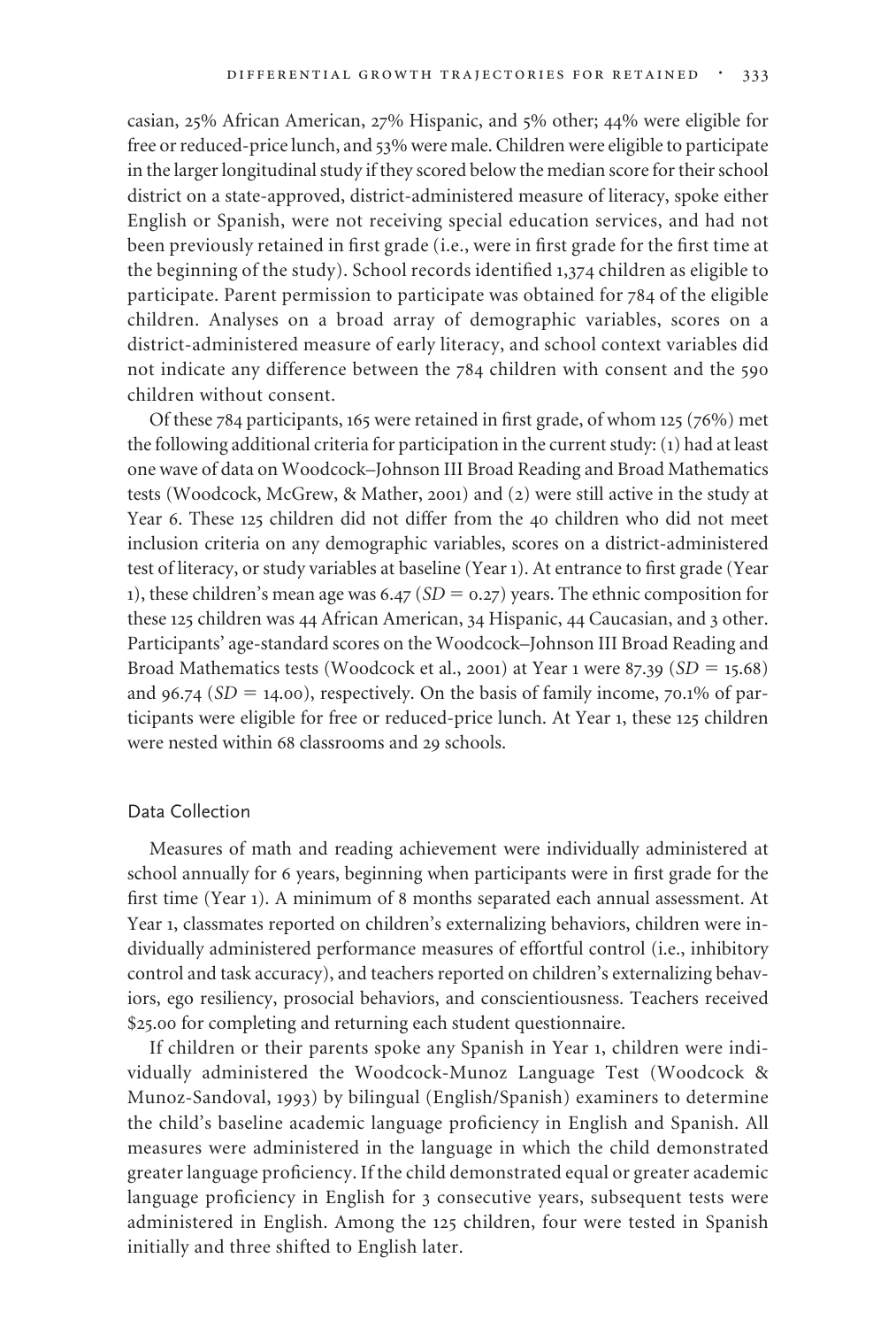## Measures of Academic Achievement

The WJ-III Tests of Achievement (Woodcock et al., 2001) is an individually administered measure of academic achievement for individuals age 2 to adulthood. The WJ-III Broad Reading W scores (Letter-Word Identification, Reading Fluency, Passage Comprehension subtests) and the WJ-III Broad Math W scores (Calculations, Math Fluency, and Math Calculation Skills subtests) were used. The Reading and Math W scores are based on the Rasch measurement model, yielding an equal interval scale, which facilitates modeling growth in underlying latent achievement (Khoo, West, Wu, & Kwok, 2006). The reliability and construct validity of the WJ-III and its predecessors are well established (Woodcock & Johnson, 1989; Woodcock et al., 2001).

Children tested as more proficient in Spanish than in English were administered the Batería Woodcock-Muñoz: Pruebas de aprovechamiento—revisada (Woodcock & Munoz-Sandoval, 1996), which is the comparable Spanish version of the Woodcock-Johnson Tests of Achievement—Revised (WJ-R; Woodcock & Johnson, 1989). The Woodcock Compuscore (Woodcock & Muñoz-Sandoval, 1996) program yields scores for the Batería-R that are comparable to scores on the WJ-R. The Broad Reading and Broad Mathematics W scores were used in this study.

#### Measures of Learning Related Skills

**Teacher report of hyperactivity.** Teachers completed the Strengths and Difficulties Questionnaire (SDQ; Goodman, 1997), a 25-item screening measure for psychopathology. Each item is rated on a 0–2 scale (i.e., not true, somewhat true, certainly true). The SDQ yields five scales comprising 5 items (Conduct Problems, Emotional Symptoms, Hyperactivity, Peer Problems, and Prosocial Behaviors). Scores on the SDQ have demonstrated good construct and predictive validity (Goodman, 2001; Hill & Hughes, 2007). Only the Hyperactivity and Prosocial scales were used in the current study. The Hyperactivity scale assesses children's impulsive, inattentive, and hyperactive behaviors. For our sample, the coefficient alpha for Hyperactivity was .89.

Peer nomination of hyperactivity. Peers' perceptions of classmates' hyperactivity were obtained in individual interviews using peer-nomination procedures (Realmuto et al.,1997). After reading all classmates' names, the interviewer asked the child to nominate as few or as many classmates as they wished who fit each descriptor. The hyperactivity item reads, "Some kids do strange things and make a lot of noise. They bother people who are trying to work." The number of nominations received was standardized within classrooms. Written parent consent was obtained for each child who participated in the sociometric interview. However, all children in a classroom were eligible to be rated or nominated. The mean rate of classmate participation in the sociometric administrations was .65(range .40 to .95). Children as young as first grade are reliable reporters of classmates' behavioral traits (Hughes, Zhang, & Hill, 2006).

**Teacher-rated ego resiliency.** The seven-item measure of ego resiliency is adapted from the California Child Q-Set (Block & Block, 1980). On a 1-5 scale, teachers rated children's adaptability, resourceful, stress resistance, and confidence (Kwok et al., 2007). The resulting alpha for this seven-item scale for the study sample was .85.

**Teacher-rated prosocial behaviors.** Teachers completed the five-item prosocial scale of the Strengths and Difficulties Questionnaire (Goodman, 1997, described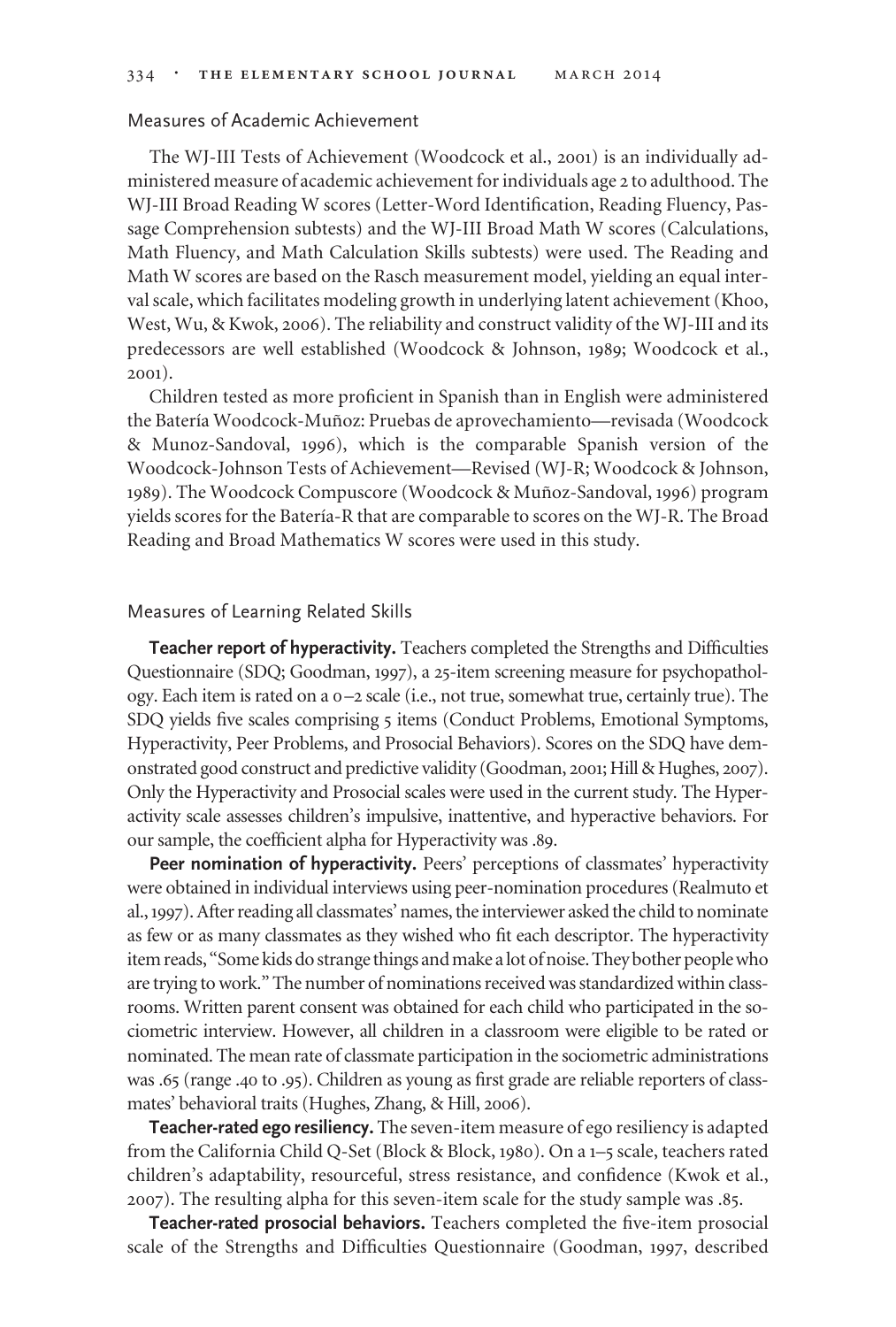above). Example items include "considerate of other people's feelings" and "shares readily with other children, for example, toys, treats, and pencils." The alpha for the scale for the current sample was .93.

**Teacher-rated conscientiousness.** Teachers completed the eight-item conscientious scale of the Big Five Inventory (BFI; John & Srivastava, 1999). Scales on the BFI have demonstrated good internal consistency and both factorial and predictive validity (John & Srivastava, 1999). Teachers indicate their agreement or disagreement to each item on a five-point Likert-type scale. Example items include "does a thorough job," "is a reliable worker," and "tends to be disorganized" (reverse scored). The alpha for the sample was .94.

**Effortful control: inhibitory control and task accuracy.** To assess two aspects of effortful control (i.e., inhibitory control and task accuracy), trained research assistants individually administered four tasks from a behavioral battery designed to assess effortful control (Murray & Kochanska, 2002). Children's responses on each task were observed first without, and then with instructions to voluntarily slow or inhibit their behaviors, with the former considered baseline responses. The four tasks were Walk-a-Line, Star, Telephone Poles, and Circle. In Walk-a-Line, children were asked to walk along a 12-foot-long by 2.5-inch-wide ribbon that was taped onto the floor. In Star, Circle, and Telephone Poles, children were asked to trace geometric figures using a pencil without going outside the lines of the figures (i.e., Star and Circle) or to draw a line connecting two dots (i.e., Telephone Poles).

Scores for inhibitory control were represented by the duration (in seconds) that it took children to complete the tasks when they were told to do them as slowly as possible, after taking into account children's baseline duration. Scores for task accuracy were represented by the reversed score of the number of times children traced outside the lines on the Star and/or Circle (i.e., reversed score of number of errors committed on tasks) under instructions to go slow, taking into account the number of errors on the baseline (for scoring details, see Liew, Chen, & Hughes, 2010).

#### Demographic Variables

Information about children's gender and ethnicity was obtained from the participating schools. Socioeconomic status was defined as the standardized mean (based on the sample of 784) of the highest adult occupational level (coded as 1-9) and highest occupational code (coded 1–9) of any adult in the home, as reported by parents.

#### Analyses Overview

Data analyses proceeded in three steps. First, descriptive statistics were conducted. Second, unconditional growth mixture models (GMM) were fitted to explore the latent classes. Lastly, we examined whether there were differences on learning related skills and selected demographic variables among the extracted latent classes. Because children are nested within classrooms and schools, we investigated the design effect, which indicates how much the standard errors are underestimated in a single-level analysis (Kish, 1965). The design effects for reading at the classroom and school levels are 1.12 and 1.33, while the design effects for math at the classroom and school levels are 1.92 and 1.06, respectively. Therefore, the GMM analyses we have conducted were likely to be unbiased (Muthén & Satorra, 1995).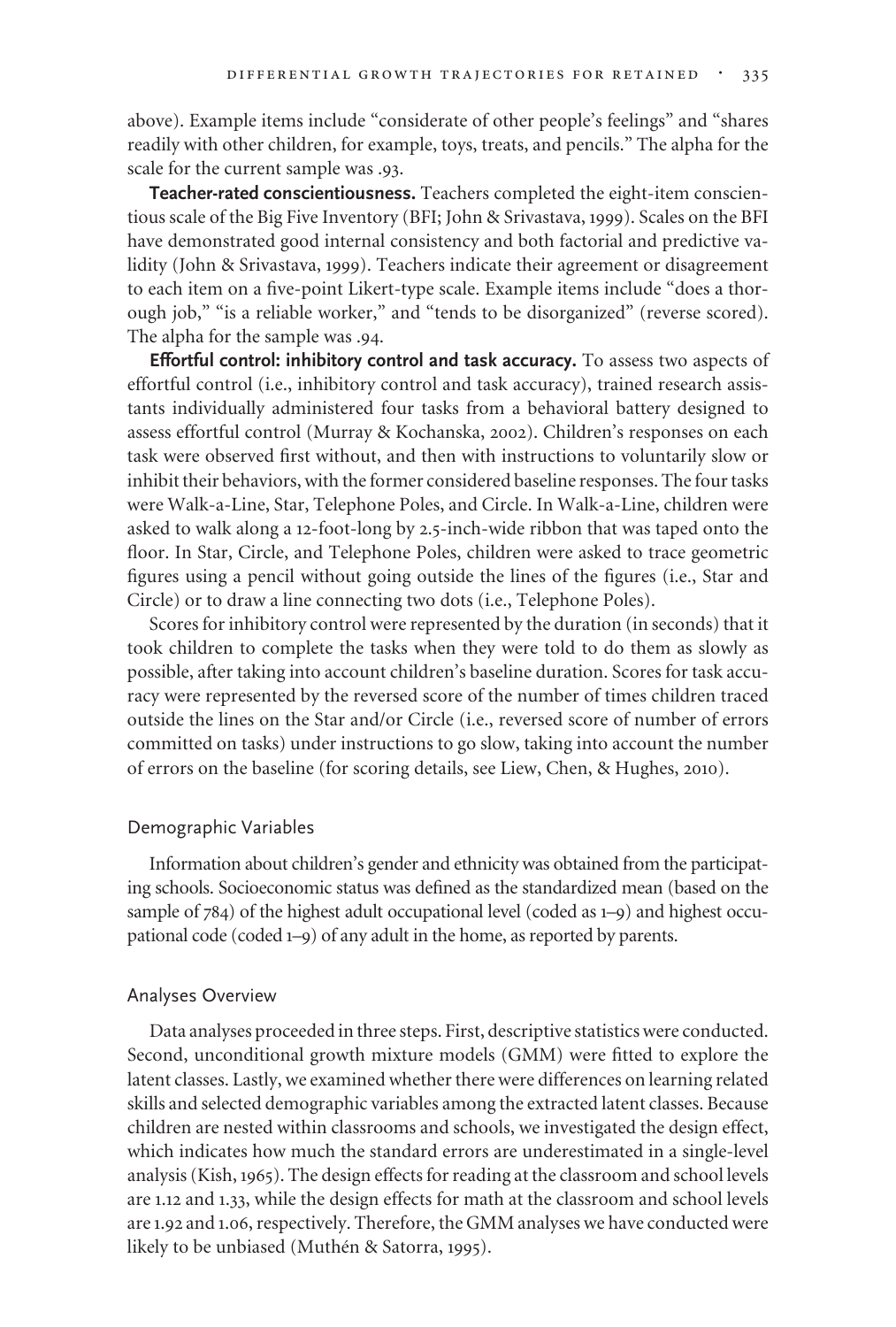#### Growth Mixture Modeling

As a person-centered statistical approach, GMM can be used to address the unobserved heterogeneity within data by extracting the number of latent classes and calculating the posterior probability of class membership for each individual (Muthén & Muthén, 2000). The number of latent classes is determined by utilizing a combination of both statistical and substantive model checking routines (Muthén, 2003). As indicated by Nylund, Asparouhov, and Muthén (2007) as well as Tofighi and Enders (2008), the two most recommended model selection statistics for GMM are (1) the information-based criteria, including Akaike's information criterion (AIC; Akaike,1987), Bayesian information criterion (BIC; Schwartz,1978), and sample size adjusted BIC (SABIC; Sclove,1987), and (2) the nested model likelihood ratio tests, including the Vuong-Lo-Mendell-Rubin likelihood ratio test (VLMR; Lo, Mendell, & Rubin, 2001), the adjusted Lo-Mendell-Rubin likelihood ratio test (ALMR; Lo et al., 2001), and the bootstrap likelihood ratio test (BLRT; McLachlan & Peel, 2000).

As suggested by Petras and Masyn (2010) and Ram and Grimm (2009), we conducted growth mixture model analyses in four steps, repeated for reading and for math. First, we examined individual growth trajectories for the presence of outliers. Second, we fitted a single-class latent growth curve model to determine whether growth was best described by linear or nonlinear models. Third, we identified the optimal number of latent trajectory classes that best described heterogeneity of growth trajectories. Fourth, we examined the type and extent of differences between and within the latent groups. All analyses conducted in this study employed Mplus 6.1 (Muthén & Muthén, 1998–2010). Overall, 9.6% of the data were shown to have properties in line with the missing completely at random (MCAR) condition according to the attrition analyses. To address the missingness, we analyzed the model using the full information maximum likelihood (FIML) with robust standard errors method under Mplus.

# **Results**

#### Descriptive and Correlational Results

Descriptive statistics of WJ-III reading and math achievement scores are presented in Table 1. The variables were screened for normality and outliers. All variables were within the normal range according to the cutoff values of 2 for skewness and 7 for kurtosis (West, Finch, & Curran, 1995). As shown in Table 1, both reading and math achievement scores increased from Year 1 to Year 6. Correlation analyses indicated that the 1-year stability for both reading and math scores was high, ranging from .77 to .94 and .76 to .88, respectively. The within-wave correlations between reading and math scores were moderate, ranging from .49 to .74.

Table 2 shows the descriptive statistics and correlations of all Year 1 learning related skills (LRS) variables, demographic variables, and Year 1 reading and math scores. Overall, the pattern of correlations shows that African American status, lower family SES, more peer-rated hyperactivity (for math only), lower inhibitory control, lower ego resiliency, lower conscientiousness at work, and lower prosocial behaviors were associated with lower reading and math achievement. A positive association between LRS variables and academic achievement is consistent with prior research conducted with nonselect community samples of children. In addition, between the demographic and LRS variables, boys were more hyperactive, less conscientious at work, and less prosocial. Com-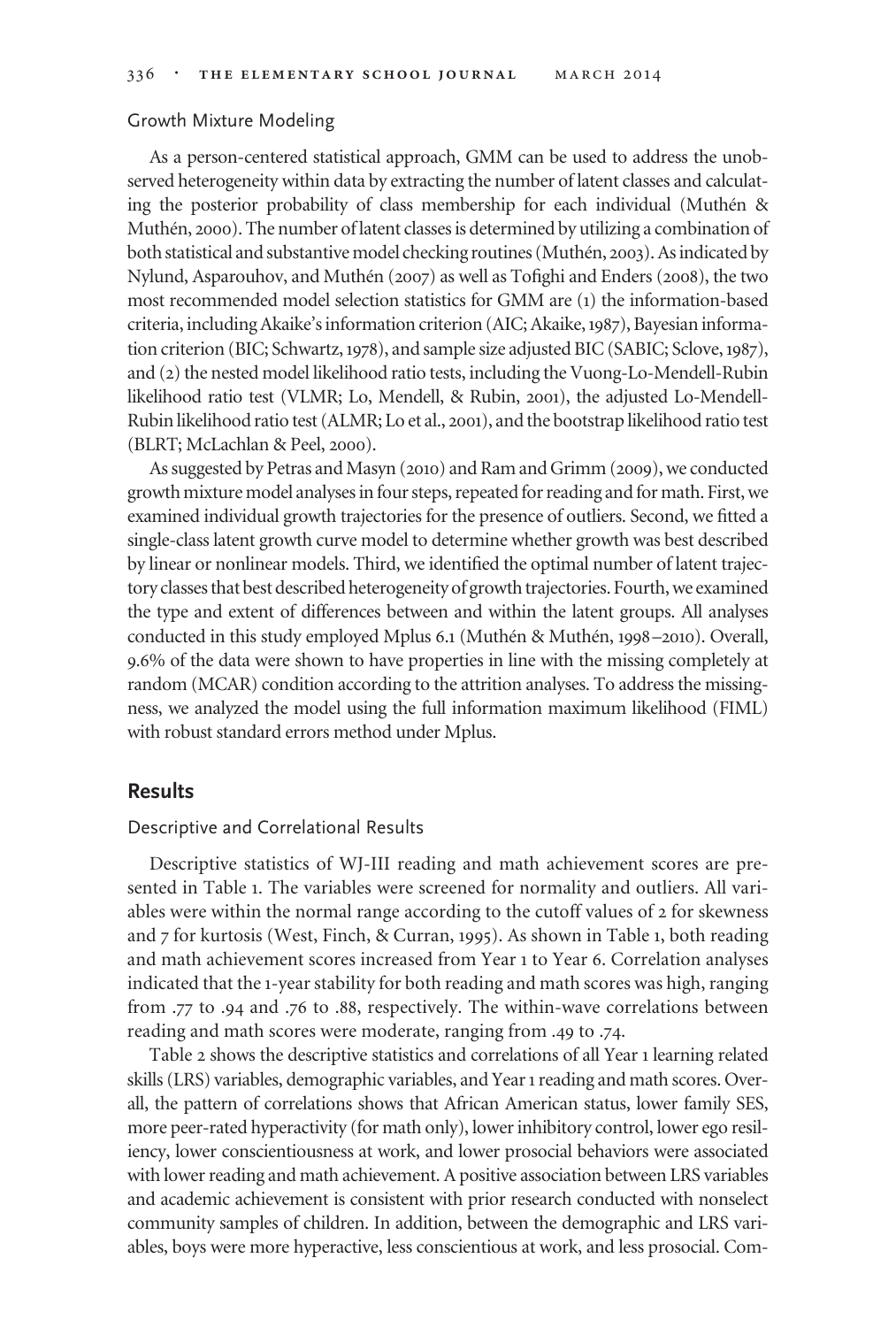| Variable | Year           | М      | SD    | Minimum | Maximum |
|----------|----------------|--------|-------|---------|---------|
| Reading  | $\mathbf{1}$   | 418.79 | 23.99 | 370.00  | 476.00  |
| Reading  | 2              | 440.71 | 21.48 | 402.00  | 488.00  |
| Reading  | 3              | 461.05 | 21.95 | 393.00  | 504.00  |
| Reading  | 4              | 475.57 | 19.59 | 409.00  | 510.00  |
| Reading  | 5              | 486.77 | 20.40 | 414.00  | 532.00  |
| Reading  | 6              | 496.56 | 23.06 | 414.00  | 568.00  |
| Math     | $\mathbf 1$    | 459.49 | 12.90 | 426.00  | 492.00  |
| Math     | $\overline{2}$ | 468.97 | 10.99 | 429.00  | 497.00  |
| Math     | 3              | 477.53 | 10.39 | 444.00  | 503.00  |
| Math     | 4              | 488.32 | 10.94 | 443.00  | 510.00  |
| Math     | 5              | 497.63 | 11.28 | 447.00  | 523.00  |
| Math     | 6              | 504.74 | 12.49 | 458.00  | 534.00  |
|          |                |        |       |         |         |

Table 1. Descriptive Statistics for Academic Achievement

Note.—*N* = 125, *M* and *SD* based on full information maximum likelihood estimates; minimum and maximum based on actual data.

pared to their peers, African American children had lower family SES, were more hyperactive according to their peers, and were lower on inhibitory control, task accuracy, ego resiliency, conscientiousness at work, and prosocial behaviors. Additionally, children's family SES was positively correlated with inhibitory control.

Within the LRS variables, peer-rated and teacher-rated hyperactivity were moderately correlated, and both variables were negatively associated with children's ego resiliency, conscientiousness at work, and prosocial behaviors. Inhibitory control and task accuracy were positively correlated, and inhibitory control was positively correlated with ego resiliency. Ego resiliency, conscientiousness at work, and prosocial behaviors were positively correlated with each other. The pattern of correlations among the measures of LRS assessed using multiple sources provides support for the construct validity of the measures.

#### Identifying the Number of Latent Classes

Growth mixture models (GMM) were fitted to reading and math achievement scores separately to examine the developmental patterns of each outcome for the retained children. We first screened the data by plotting the observed reading and math scores and identified four and two outlier children<sup>1</sup> in reading and math, respectively, who were excluded from the following analyses. The sample size for reading and math GMM were 121 and 123, respectively.

We then plotted the achievement trajectories for both reading and math. As was true for the larger longitudinal sample (Wu et al., 2008a), the developmental trajectories for the retained sample were nonlinear. To approximate the nonlinear growth trajectories, we freely estimated the time-specific factor loadings of waves<sup>2</sup> 3 to 6, as this is a relatively simpler alternative method of approximating a nonlinear growth trajectory compared to the approach of estimating a quadratic term (Kwok, Luo, & West, 2010; McArdle, 1988; Meredith & Tisak, 1990).

Four different class solutions have been examined and the corresponding model fit statistics are presented in Table 3. Both IC indices and LRTs suggested that the two-class solution fit the data better than the other solutions.<sup>3</sup>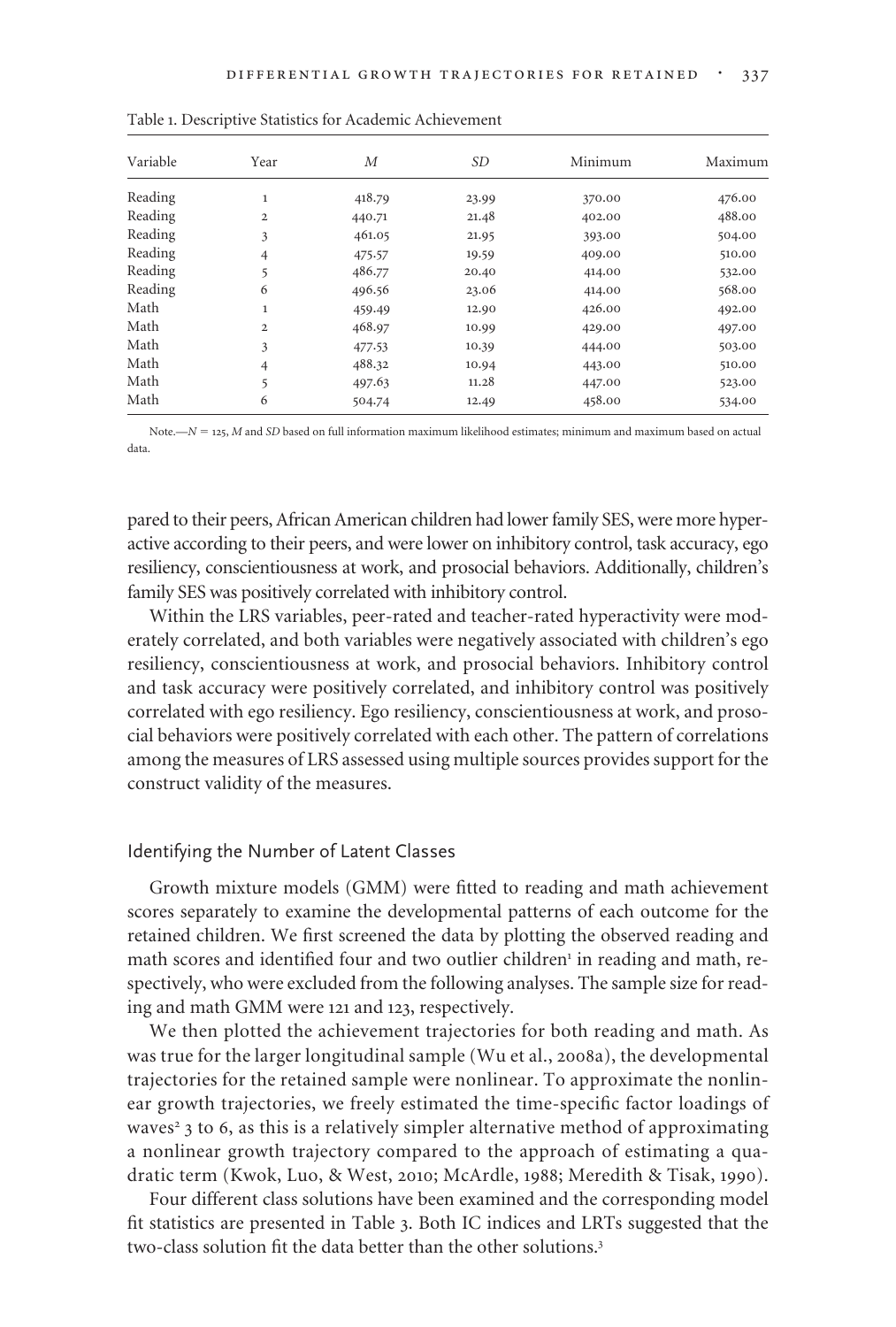| Variable                |                 |                      | 3              | 4          |                       | ৩              |         | ∞                     | ᢦ               | $\overline{a}$  | Ξ       | $\overline{12}$ |
|-------------------------|-----------------|----------------------|----------------|------------|-----------------------|----------------|---------|-----------------------|-----------------|-----------------|---------|-----------------|
| 1. Readı                |                 |                      |                |            |                       |                |         |                       |                 |                 |         |                 |
| 2. Math1                | $75***$         |                      |                |            |                       |                |         |                       |                 |                 |         |                 |
| 3. Gender               |                 | $\ddot{=}$           |                |            |                       |                |         |                       |                 |                 |         |                 |
| 4. African American     | $-.26**$        | $-4**+(-1)$          | $-0.1$         |            |                       |                |         |                       |                 |                 |         |                 |
| 5. Family SES           | $.27**$         | $3.25$ <sup>**</sup> | $-0.7$         | $-21*$     |                       |                |         |                       |                 |                 |         |                 |
| 6. P-Hyperactive        |                 | $-.20*$              | $.34***$       | $\,$ -81.  | $\ddot{\circ}$        |                |         |                       |                 |                 |         |                 |
| 7. T-Hyperactive        | $-10$           | $\frac{11}{1}$       | $.42***$       | $\ddot{ }$ | $\overline{0}$        |                |         |                       |                 |                 |         |                 |
| 8. O-Inhibitory Control | $\overline{18}$ | $.27**$              | $\ddot{z}$     | $-18*$     | $\cdot$ 21 $^{\star}$ | ō.             | .02     |                       |                 |                 |         |                 |
| 9. O-Task Accuracy      |                 | $\overline{c}$ .     | $\overline{0}$ | $-32.2$    | $\ddot{.}$            | 00             | $\zeta$ | $\sum_{i=1}^{k}$      |                 |                 |         |                 |
| 10. T-Ego Resiliency    | $.35***$        | $.31***$             | $-0.06$        | $-30**$    | $-.02$                | $-1.9 +$       | $-42**$ | $.20*$                | $\overline{12}$ |                 |         |                 |
| 11. T-Conscientiousness | $16 +$          | $\check{q}$          | $-32***$       | $-1.16 +$  | $-0.09$               | $-31***$       | $-77$   | $08$ .                | <b>CO</b> .     | $.61***$        |         |                 |
| 12. T-Prosocial         | $.35***$        | $$ 34**              | $-0.26$        | $-.35***$  | $\ddot{\circ}$        | $-44$          | $-49$   | $\cdot$ <sup>04</sup> | $\ddot{1}$      | $.63***$        | $48***$ |                 |
|                         | 418.79          | 459.83               | $\ddot{\circ}$ | Ş.         | $-21$                 | $\overline{c}$ | 1.02    | $-1.17\,$             | $-0.01$         | 3.39            | 2.79    | 1.32            |
| <b>GS</b>               | 23.78           | 12.61                |                |            | .83                   | 1.05           | 59      | 15.66                 | 1.46            | $\overline{82}$ | 1.01    | 55              |

338

*p* < .10.<br>\* *p* < .05.<br>\*\* *p* < .01.

\*\*\*  $p < .001$ .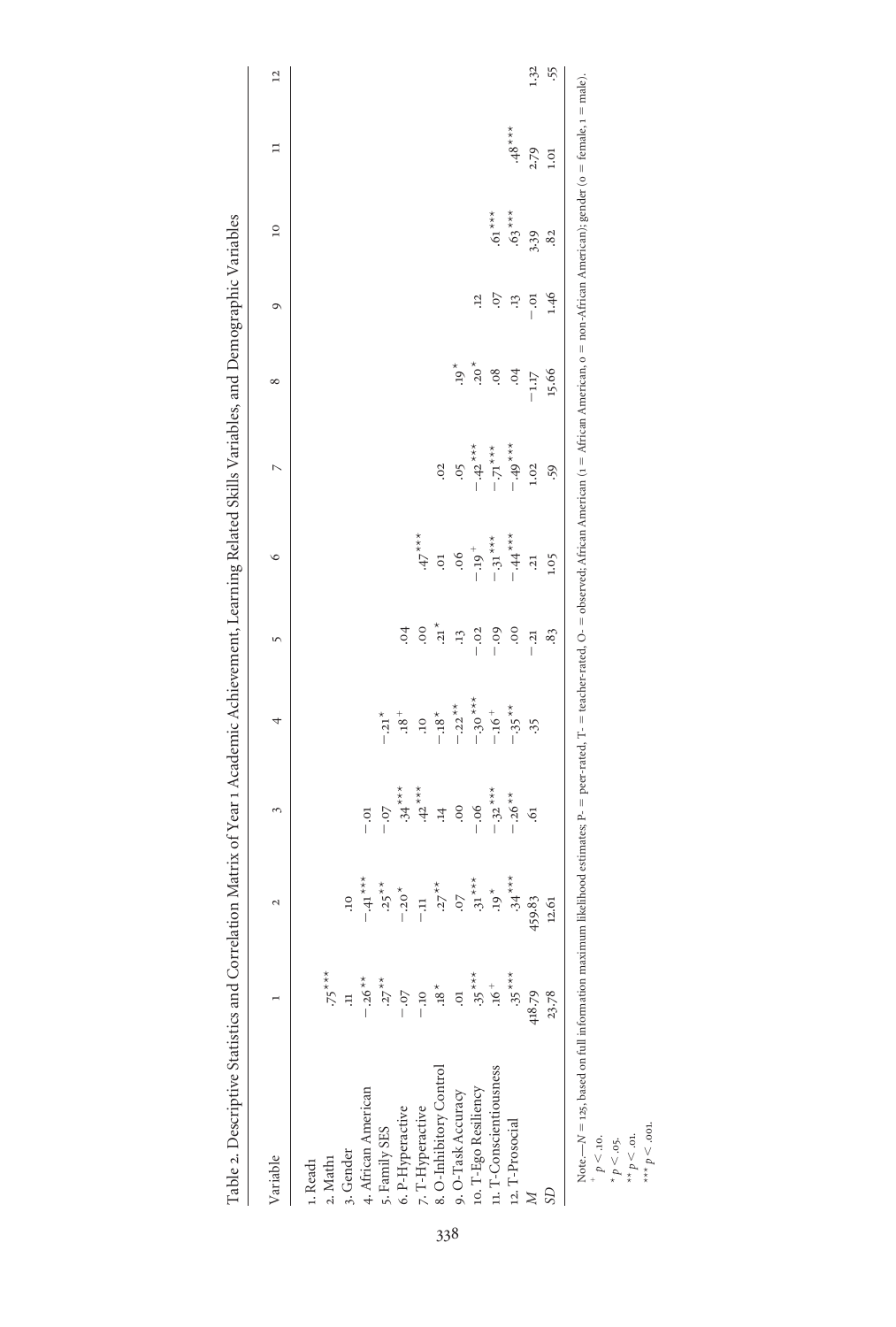| $\frac{100}{100}$<br>$\ddot{c}$<br>₹<br>$\overline{c}$<br>ō.<br>₹<br>$\overline{18}$<br>ą                                                                                                                                                  | ₹<br>68        | $58, 63$<br>46, 24, 51<br>121 |
|--------------------------------------------------------------------------------------------------------------------------------------------------------------------------------------------------------------------------------------------|----------------|-------------------------------|
|                                                                                                                                                                                                                                            |                |                               |
|                                                                                                                                                                                                                                            |                |                               |
|                                                                                                                                                                                                                                            |                |                               |
|                                                                                                                                                                                                                                            | $\ddot{\circ}$ |                               |
| 1.00<br>.60<br>59                                                                                                                                                                                                                          | 59             | 24, 9, 50, 38                 |
|                                                                                                                                                                                                                                            |                |                               |
| ₹<br>₹                                                                                                                                                                                                                                     | ₹              | 123                           |
| 000.<br>.02<br>ą                                                                                                                                                                                                                           | 57             | 38, 85                        |
| $\overline{.18}$<br>3<br>$\ddot{ }$                                                                                                                                                                                                        | 69.            | 39, 2, 82                     |
| .67<br>,76                                                                                                                                                                                                                                 | 70             | 2, 5, 39, 77                  |
| Note. $-N_{\rm rad} = 12$ , $N_{\rm max} = 123$ , AIC = Akaike information criterion; BIC = Bayesian information criterion; SABIC = sample size adjusted BIC; VLMR = Vuong-Lo-Mendell-Rubin likelihood ratio test; ALMR = adjusted Lo-Men- |                |                               |
|                                                                                                                                                                                                                                            |                |                               |

| $1.1$ $0.1$<br>$\vdots$                                              |
|----------------------------------------------------------------------|
| $\frac{1}{2}$                                                        |
| ١                                                                    |
| $\sim$ $\sim$ $\sim$ $\sim$ $\sim$ $\sim$ $\sim$ $\sim$              |
|                                                                      |
| $\frac{1}{2}$<br>. 22. 12. 12. 22. 22. 2<br>$\overline{\phantom{a}}$ |
| Ì                                                                    |
|                                                                      |
|                                                                      |
|                                                                      |
| ,<br>;<br>;                                                          |
|                                                                      |
| Table<br>Ï                                                           |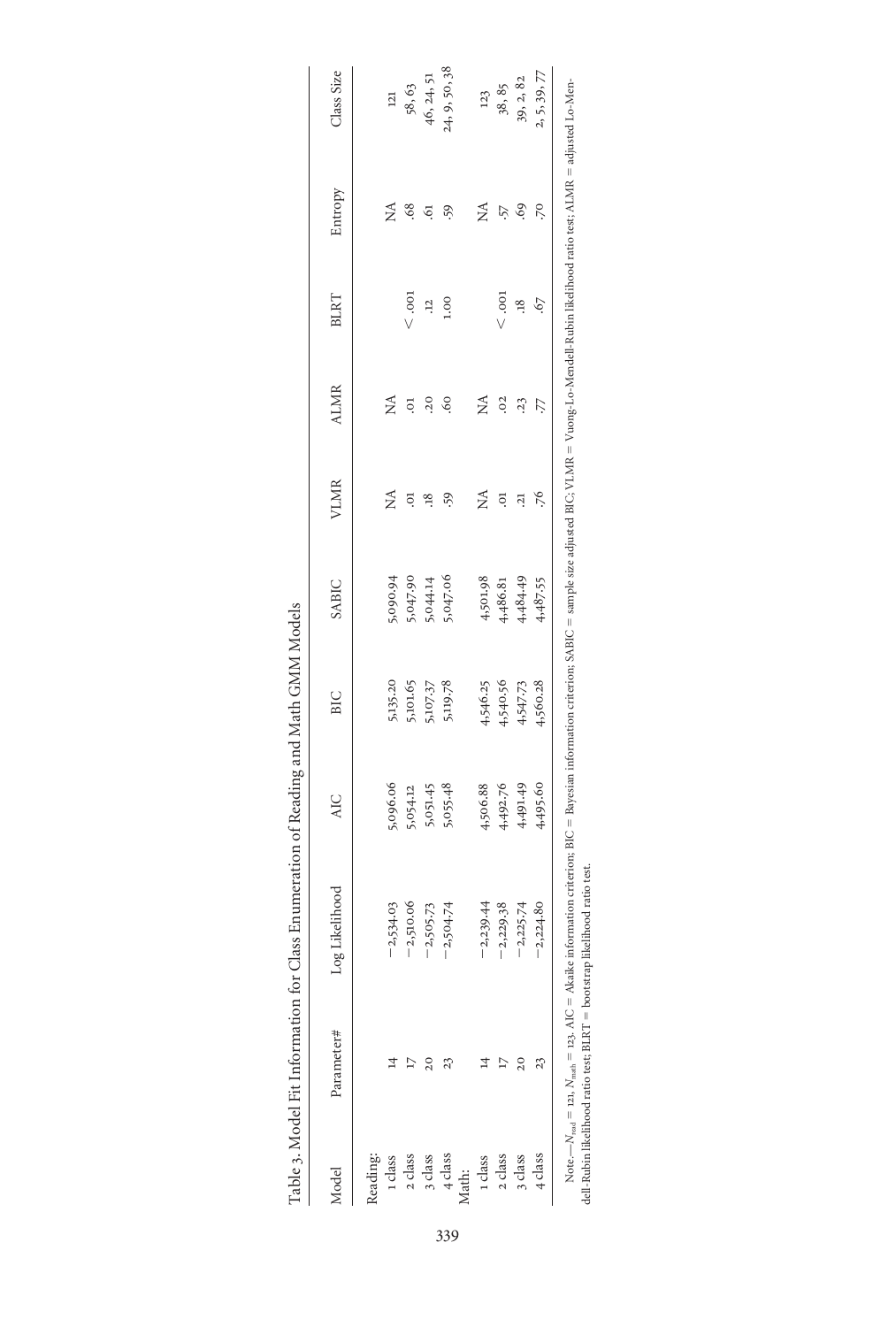|                              | Reading $(N = 121)$ |            |                    | Math $(N = 123)$ |
|------------------------------|---------------------|------------|--------------------|------------------|
|                              | Class <sub>1</sub>  | Class 2    | Class <sub>1</sub> | Class 2          |
| Latent class membership:     |                     |            |                    |                  |
| N                            | 87                  | 34         | 41                 | 82               |
| Proportion                   | .72                 | .28        | $-33$              | .67              |
| Latent variable means:       |                     |            |                    |                  |
| Intercept mean               | $412.22$ ***        | 444.97***  | 449.58 ***         | $465.54***$      |
| Slope mean                   | $22.24***$          | $15.26***$ | $11.40***$         | $8.41***$        |
| Slope loadings:              |                     |            |                    |                  |
| Wave 1                       | .00                 | .00        | .00                | .00              |
| Wave 2                       | 1.00                | 1.00       | 1.00               | 1.00             |
| Wave 3                       | 2.07                | 2.07       | 1.91               | 1.91             |
| Wave 4                       | 2.79                | 2.79       | 3.08               | 3.08             |
| Wave 5                       | 3.33                | 3.33       | 4.06               | 4.06             |
| Wave 6                       | 3.82                | 3.82       | 4.79               | 4.79             |
| Latent variable covariances: |                     |            |                    |                  |
| Intercept variance           | $304.96***$         | $84.32**$  | $35.68***$         | $35.68***$       |
| Slope variance               | $20.72***$          | .00        | .95                | .95              |
| Intercept-slope covariance   | $-35.83**$          | .00        | $3.32*$            | $3.32*$          |

Table 4. Parameter Estimates for Two-Class Growth Mixture Model (GMM) for Reading and Math Growth

Note.—Based on full information maximum likelihood estimates. The WJ-III Broad Reading *W* scores and the WJ-III Broad Math *W* scores were used.

 $p < .05$ . *\*\* p* .01.  $\sum_{n=1}^{n} p < .001$ .

# Description of the Two Latent Classes

Table 4 presents the parameter estimates for two latent classes for reading and math achievement, respectively. In addition, Figures 1 and 2 show the estimated mean



Figure 1. Estimated mean trajectories of latent classes for reading compared with the age-equivalent average WJ scores from national norm.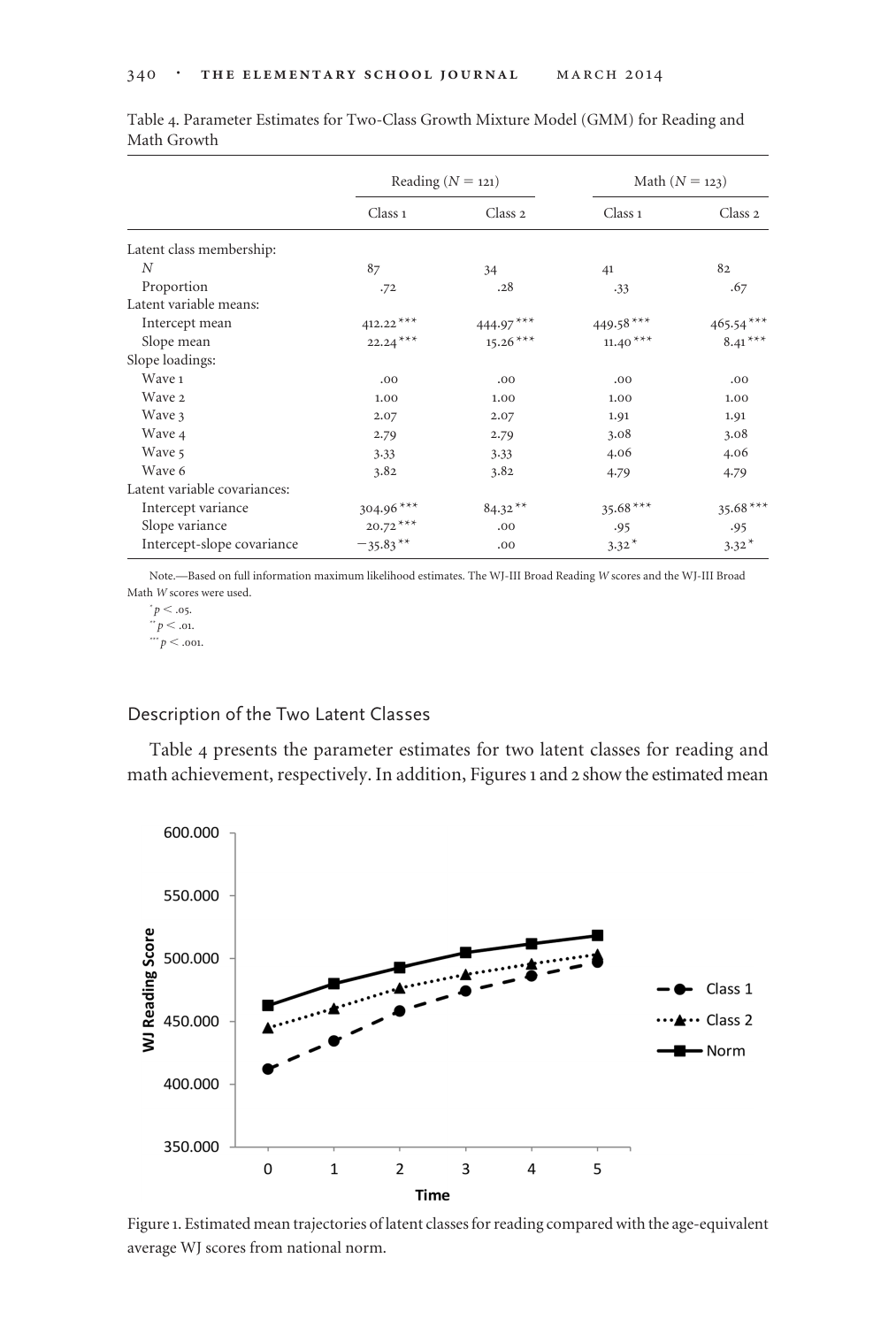

Figure 2. Estimated mean trajectories of latent classes for math compared with the age-equivalent average WJ scores from national norm.

trajectories<sup>4</sup> for Class 1 and Class 2, as well as the age-equivalent average WJ score based on the standardization sample for the WJ (Woodcock et al., 2001). The age-equivalent norm scores are included merely as a point of reference for interpreting the growth trajectories for the two classes of retained children. For both reading and math, Class 1 has lower intercept and faster growth ( $I_{\text{read}} = 412.22$ ,  $S_{\text{read}} = 22.24$ ;  $I_{\text{match}} = 449.58$ ,  $S_{\text{read}} = 11.40$ ), whereas Class 2 has higher intercept and slower growth ( $I_{read} = 444.97$ ,  $S_{read} = 15.26$ ;  $I_{math} =$ 465.54,  $S_{read} = 8.41$ ). More children belonged to Class 1 for reading than for math.

The estimated slope loadings for reading from Years 3 to 6 were 2.07, 2.79, 3.33, and 3.82, respectively. Specifically, the estimated time  $4$  (2.79), time  $5$  (3.33), and time 6 (3.82) loadings were all smaller than the hypothesized time loadings (i.e., 3, 4, and 5, respectively) for a linear growth model, meaning that the real change or gain in the reading achievement from time 3 became smaller than expected (or hypothesized), which resulted in a nonlinear (decelerated) growth trend as presented in Figure 1.

Similarly, the estimated slope loadings for math from Years 3 to 6 also revealed the nonlinear growth trajectories. Specifically, there is a noticeable reduction in the magnitude of the time-specific loadings at Year 6 (i.e., 4.79), indicating a deceleration of the change in math scores between Years 5 and 6 (see Fig. 2). In other words, the real change or gain in math scores is smaller than the expected gain in math score between Years 5 and 6.

The variances of intercepts for both latent classes for both reading and math were significantly different from zero. Only the slope variance for Class 1 for reading is significantly different from zero ( $S_{var} = 20.72$ ,  $Z = 4.956$ ,  $p < .001$ ). The intercept-slope covariance for Class 1 for reading is negative and significantly different from zero (I-S<sub>cov</sub> =  $-35.83$ ,  $Z = -2.781$ ,  $p = .005$ ), indicating that for Class 1, higher beginning reading scores were associated with lower growth. The intercept-slope covariances for Class 1 and Class 2 for math are the same and are positive and significantly different from zero  $(I-S_{cov} = 3.32, Z = 2.018, p = .04)$ , indicating that higher beginning math scores were associated with faster growth within each latent class.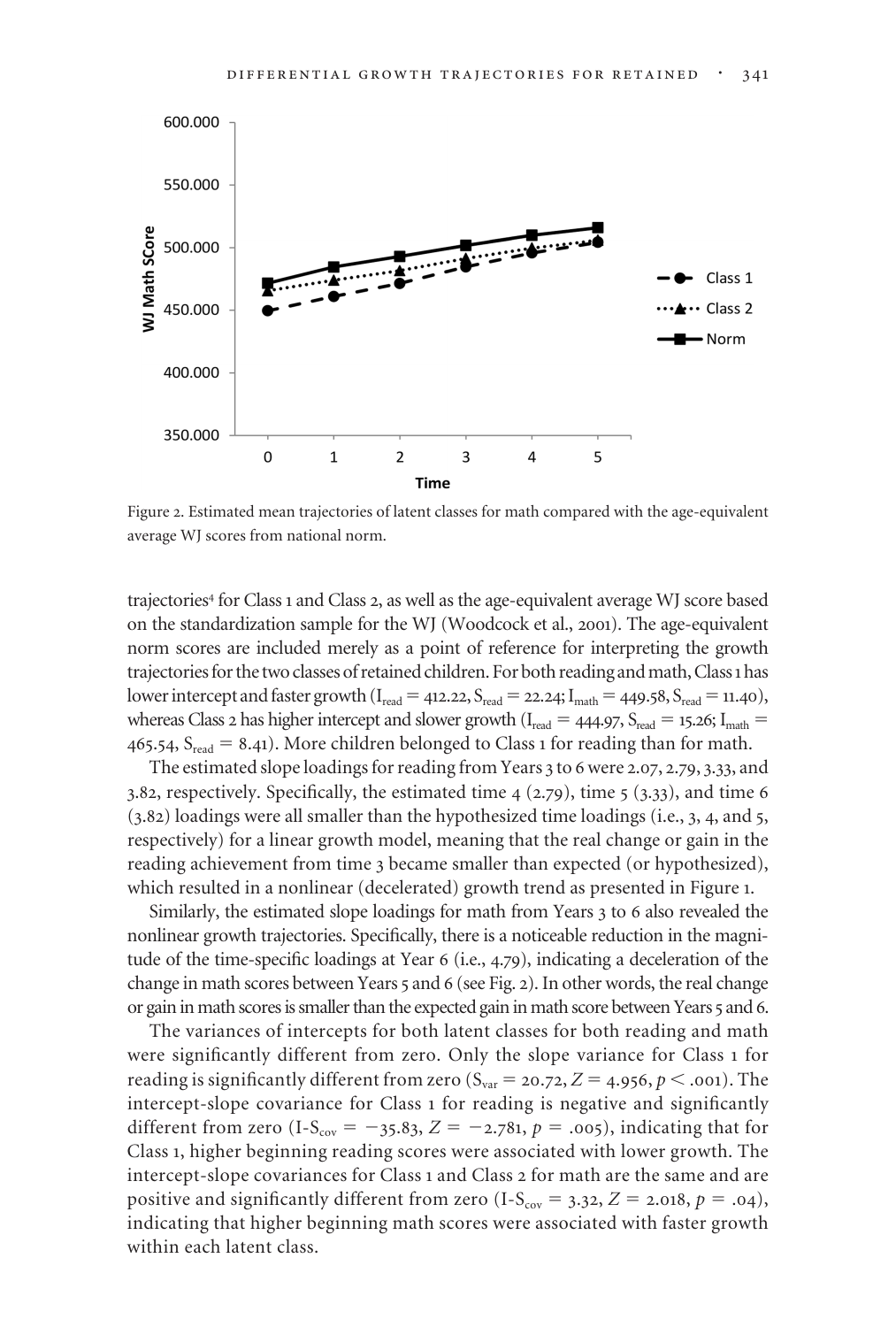The association of membership for reading and math was significant ( $\chi^2(1) = 6.31$ ,  $p = .012$ ). The estimated odds of being in math Class 1 for children belonging to reading Class 1 is 3.611 times the estimated odds for children belonging to reading Class 2. In other words, the estimated odds of being in math Class 1 were 261% higher for the reading Class 1 children.

#### Class Differences on LRS

The class memberships of the children for reading and math scores were saved, and 20 logistic regression analyses were conducted to see if the LRS variables and demographic variables predict the membership. In order to reduce the probability of Type II error due to small sample size, one-tailed tests were used to test our a priori directional hypotheses on LRS variables. Following Thompson's (2006) recommendation, we also report the effect size statistic (i.e., Cohen's *d* converted from odds ratio based on Chinn's [2000] method) for each significant test result to show the magnitude of difference between the two latent classes. We also adopted the Benjamini-Hochberg (BH) correction (Benjamini & Hochberg, 1995) as recommended by the What Works Clearinghouse (WWC) (2008) to control for the potential inflated type I error rate mainly due to the multiple comparisons. Based on the WWC's (2008) recommendation, we report (1) comparisons that are statistically significant after the BH correction and (2) effects that are greater than .25 but not statistically significant as "substantively important" (p. 23). The test results indicate that six out of eight significant effects remain significant after applying the BH correction; furthermore, all effect sizes are larger than 0.25 except for African American status, indicating substantive importance of these effects.

In Table 5, we reported the *p*-values from the logistic regression analyses and the Cohen's *d* when a significant difference was found, as well as the means and standard deviations for the two latent classes for each academic achievement. The test results for LRS were all in the expected direction of the effects (i.e., Class 1/lower start faster growth, relative to Class 2/higher start slower growth, was expected to be composed of children with lower LRS). As shown in Table 5, for reading, children with lower ego resiliency  $(B = 0.55, Z = 1.91, p_{1-\text{tail}} = .028, \text{ odds ratio} = 1.74)$  and conscientiousness ( $B = 0.93, Z = 1.91$ 2.08,  $p_{1\text{-tail}} = .019$ , odds ratio = 2.52) had higher odds of belonging to Class 1 than Class 2. For math, children with more peer-reported hyperactive behaviors ( $B = -0.44$ ,  $Z =$  $-1.93, p_{1-\text{tail}} = .027, \text{ odds ratio} = 0.64, \text{Cohen's } d = 0.36$ ), lower inhibitory control (*B* = 0.04,  $Z = 1.88$ ,  $p_{1 \text{-tail}} = .030$ , odds ratio = 1.04, Cohen's  $d = 0.57$ ), lower teacher-reported ego resiliency ( $B = 0.50$ ,  $Z = 1.98$ ,  $p_{1-\text{tail}} = .024$ , odds ratio = 1.64, Cohen's  $d = 0.90$ ), and lower teacher-reported prosocial behaviors ( $B = 0.60$ ,  $Z = 1.66$ ,  $p_{1\text{-tail}} = .049$ , odds ratio  $= 1.83$ , Cohen's  $d = 1.01$  had higher odds of belonging to Class 1 than Class 2. The resulting effect size ranged from medium  $(0.36)$  to large  $(1.39)$ , indicating practical significance of class differences on LRS. The two latent classes did not differ significantly on demographic variables, except that children with lower family SES  $(B = 0.55, Z = 1.97, p = .049,$  odds ratio = 1.73, Cohen's  $d = 0.95$ ) and African American status (*B* = -1.54, *Z* = -3.76, *p* < .001, odds ratio = 0.21, Cohen's *d* = 0.12) had higher odds of belonging to math Class 1 than math Class 2.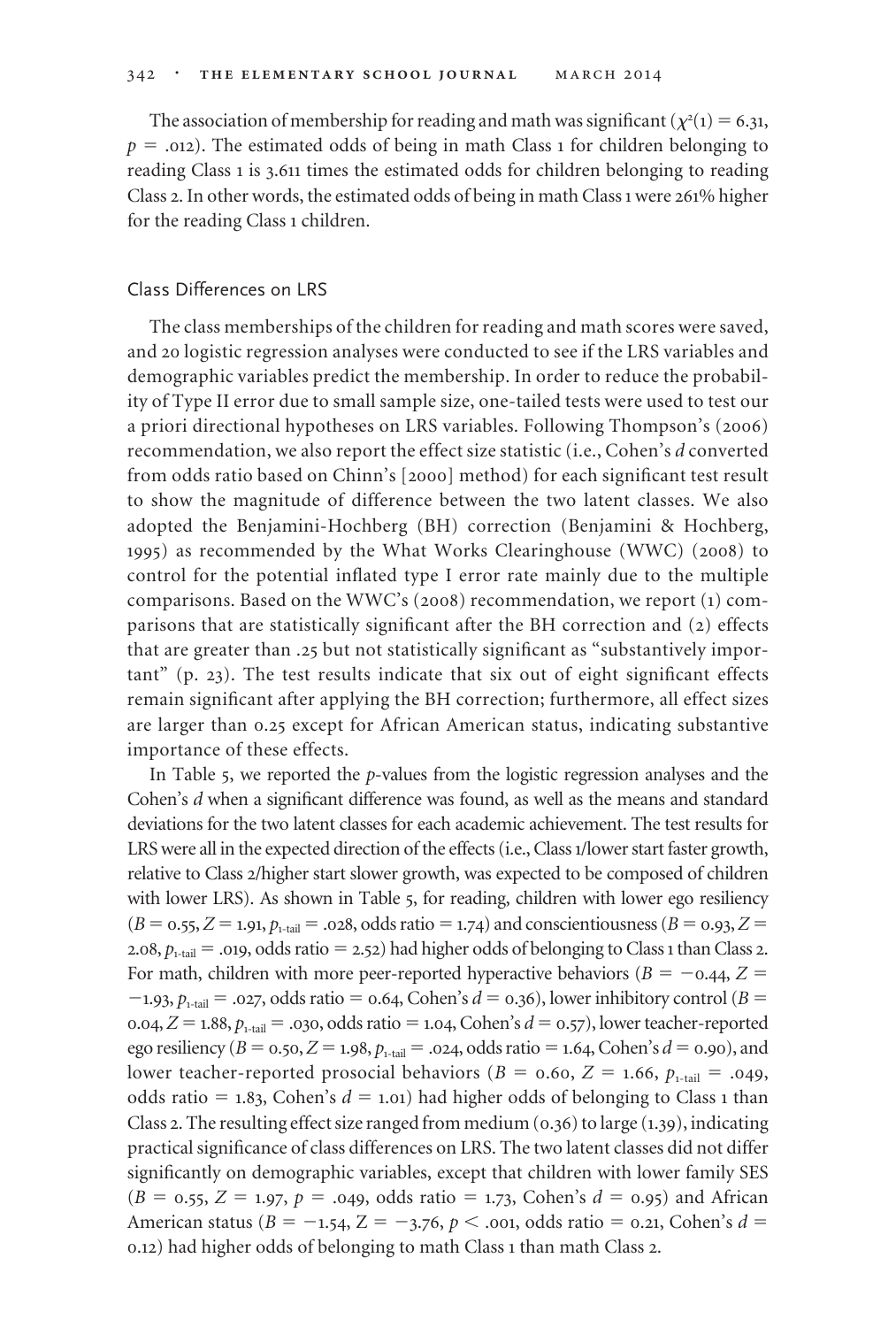|                          |             |                                      | Reading          |            |                  |      |                         |            |                | Math           |                     |            |
|--------------------------|-------------|--------------------------------------|------------------|------------|------------------|------|-------------------------|------------|----------------|----------------|---------------------|------------|
|                          |             | Class <sub>1</sub> (8 <sub>7</sub> ) | Class $2(34)$    |            | Logistic         |      | Class <sub>1</sub> (41) |            | Class 2 (82)   |                | Logistic            |            |
| Variable                 | ≳           | SD                                   | $\mathbb{Z}$     | <b>GS</b>  | p                | E.S. | Z                       | <b>GS</b>  | Z              | SD             | p                   | ES.        |
| Demographic:             |             |                                      |                  |            |                  |      |                         |            |                |                |                     |            |
| Gender                   | 55          |                                      | Ķ                |            | $\overline{12}$  |      | $\ddot{5}$              |            | .62            |                | $\sim$              |            |
| African American         | $\ddot{34}$ |                                      | 32               |            | .82              |      | 59                      |            | $\ddot{c}$     |                | $< .001**a$         | $\ddot{c}$ |
| Family SES               | $-0.24$     | $\overline{8}$                       | $-0.04$          | .89        | 35               |      | $-46$                   | $\sim$     | $-0.09$        | .84            | $^{10}$ + 6+0.      | 95         |
| Learning related skills: |             |                                      |                  |            |                  |      |                         |            |                |                |                     |            |
| P-Hyperactive            |             | 1.10                                 | $\ddot{c}$       | .92        | 45               |      | $\ddot{\circ}$          | 1.28       | $\overline{c}$ | 90             | $.027$ <sup>*</sup> | 36         |
| T-Hyperactive            | 1.06        | 59                                   | .88              | 58         | $\overline{c}$ . |      | 1.12                    | .54        | 96             | $\ddot{\circ}$ | -0.                 |            |
| O-Inhibitory Control     | $-1.70$     | 16.81                                | 1.18             | 12.77      | .22              |      | $-5.34$                 | 13.68      | 1.03           | 16.19          | $*030*$             | -57        |
| O-Task Accuracy          | $-0.1$      | 1.55                                 | $\overline{c}$ . | 1.21       | $\ddot{+}$       |      | $-0.30$                 | 1.68       | -15            | 1.32           | <b>60.</b>          |            |
| T-Ego Resiliency         | 3.31        | .82                                  | 3.66             | $\cdot$ 72 | $.028**a$        | 96.  | 3.16                    | $\ddot{z}$ | 3.50           | $\ddot{s}$     | $.024**a$           | 90         |
| T-Conscientiousness      | 2.75        | 1.03                                 | 2.95             | 0.94       | $\ddot{5}$       |      | 2.63                    | $\ddot{6}$ | 2.88           | 1.04           | $\ddot{1}$          |            |
| T-Prosocial              | 1.27        | -57                                  | 1.53             | $\ddot{ }$ | $^{*}_{*}$ 6ro.  | 1.39 | 1.20                    | 58.        | 1.40           | 52             | $^{*}_{*}$ 670.     | 1.01       |

Table 5. Descriptive Statistics of LRS and Demographic Variables for Two Latent Classes and Logistic Regression Result Table 5. Descriptive Statistics of LRS and Demographic Variables for Two Latent Classes and Logistic Regression Result

African American, o = non-African American); Gender (o = female, 1 = male); Class 1: lower start faster growth, Class 2: higher start slower growth; Logistic = logistic = logistic = effect size; numbers in parentheses are African American American); Gender (o = female, 1 = male); Class 1 lower start faster growth, Class 2: higher start slower growth; Logistic = logistic regression; E.S. = effect size; numbers in parentheses are the number o Note.—Based on full information maximum likelihood estimates; p-values are two-tailed for demographic variables, and one-tailed for LRS variables; P = peer-rated, T- = teacher-rated, O- = student self-reported; African Ame dren belonging to that class. dren belonging to that class.

\* Indicates a significant effect (i.e.,  $p < .05$ ).  $*$  Indicates a significant effect (i.e.,  $p < .05$ ).

<sup>a</sup> Indicates a significant effect after the Benjamini-Hochberg (BH) correction. Indicates a significant effect after the Benjamini-Hochberg (BH) correction.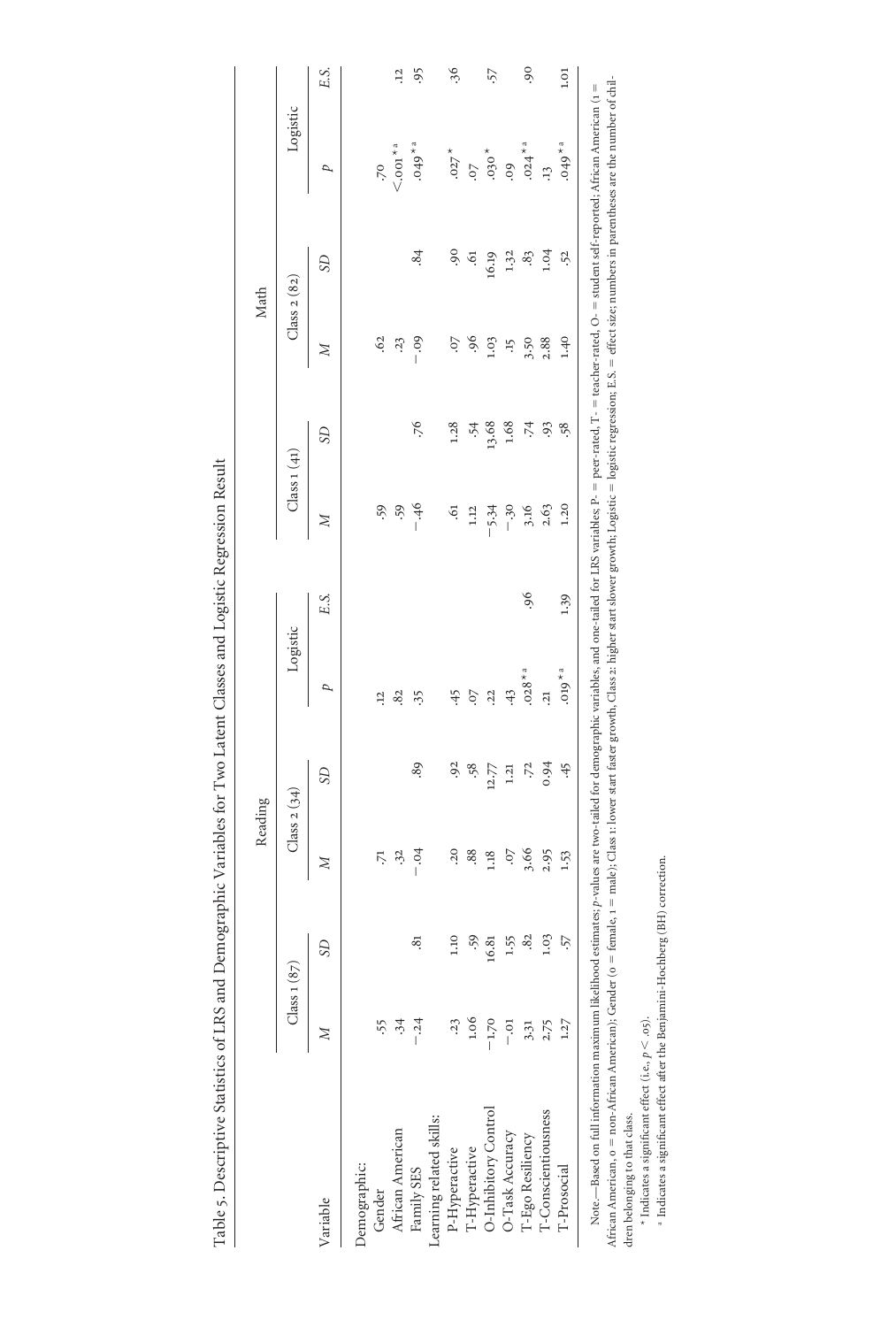# **Discussion**

Latent class trajectory analyses supported the existence of two distinct trajectory groups for both reading and math. For each achievement domain, a low intercept/ higher growth group (Class 1) and a high intercept/slower growth group (Class 2) were identified. The overlap in class membership across achievement domains was statistically significant, with the expected odds of being in math Class 1 for reading Class 1 children 3.611 times higher than for reading Class 2 children. The finding of similar growth classes for reading and for math and the overlap in class membership across reading and math suggest that some retained children appear to benefit more in terms of higher reading and math growth than others.

#### LRS and Class Membership

As expected, the faster growth groups for reading and for math scored lower on several measures of LRS. The effect was in the expected direction for all seven measures of LRS, for both reading and math. Statistically significant effects were found for only two of the seven measures for reading (i.e., teacher-reported resiliency and prosocial behavior), compared to four of seven measures for math (i.e., the same two measures as for reading plus peer-rated hyperactivity and observed inhibitory control). The Cohen's *d* for these effects falls in the moderate (.36) to large (1.39) range.

All children retained in first grade are expected to improve in LRS and academic competencies over the course of their repeat year. Thus they are expected to improve their standing on these competencies relative to their new younger classmates during their repeat year. In a study on the effects of retention in first grade on performance on measures of social and academic competencies during the postretention year that was conducted with this same longitudinal sample (Wu, West & Hughes, 2010), repeaters, but not low-achieving promoted peers, made substantial gains relative to their (younger) classmates in their repeat year of first grade on teacher-report and peer-report measures of social and academic competence. For example, whereas retained and subsequently promoted children were equally low in peer-rated academic competence during their first year of first grade (with scores of retained and promoted children surpassing 40.1% and 38.6% of their classmates in Year 1, respectively), during their second year of first grade, retained children's peer-rated academic competence scores surpassed 61.4% of their classmates, whereas promoted peers' scores surpassed only 42.5% of their classmates). Teacher-rated classroom achievement and engagement showed similar benefits of retention, with retained children improving by more than 1standard deviation, whereas promoted children's scores stayed virtually the same.

Although short-term academic and social benefits of grade retention diminish over time for the "average" retained child (Moser et al., 2012; Wu et al., 2008a, 2010), the current study suggests the existence of a class of retained children for whom the short-term benefits of retention may be more durable. Specifically, those children with the poorest LRS and academic achievement in their first time in first grade may have the most to gain by repeating first grade, both academically and socially. The opportunity for children most poorly prepared for the academic and social challenges of first grade to repeat the grade puts them on a more equal footing with their (younger) classmates, academically and socially. Their quite low performance on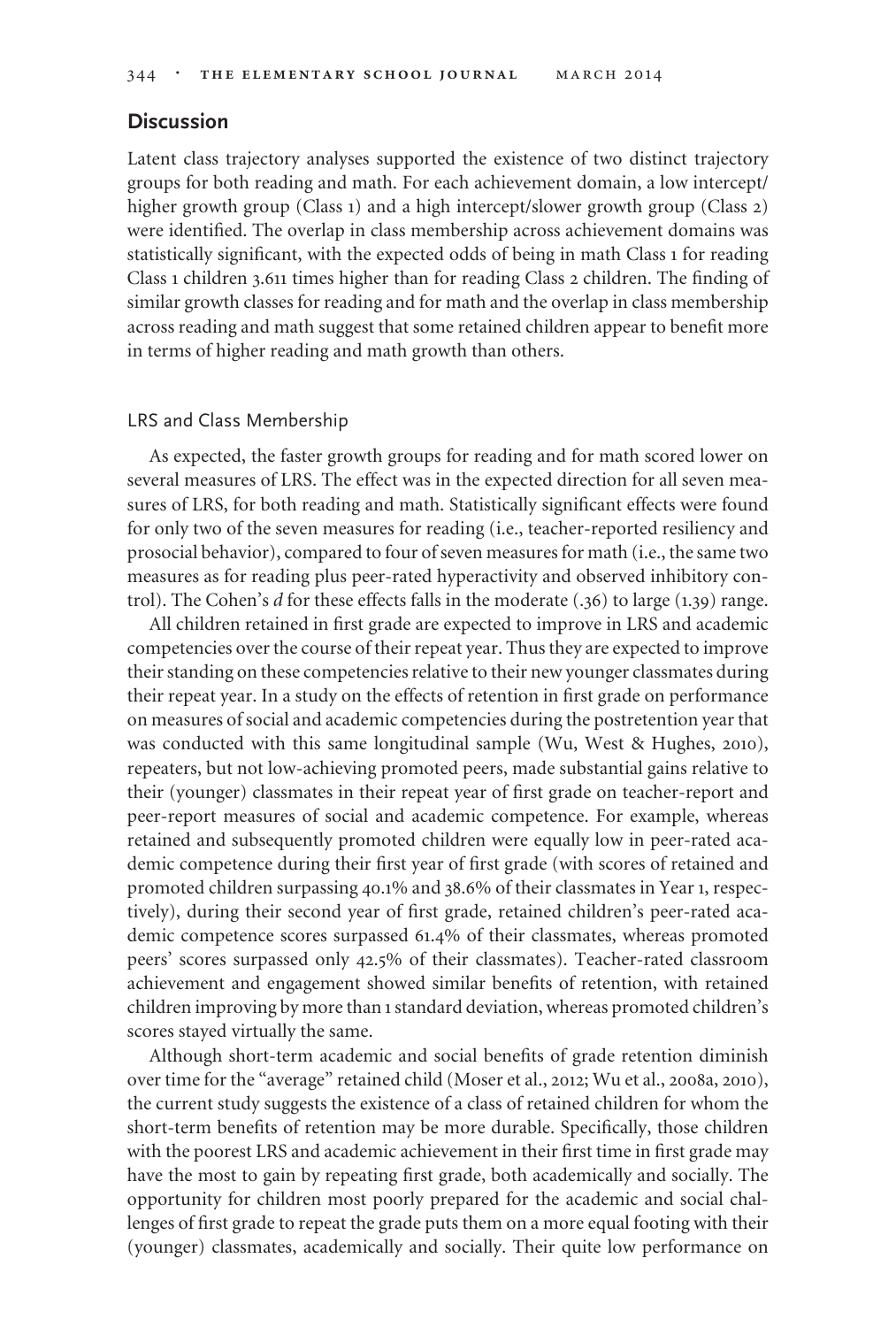measures of LRS in Year 1 may have hampered their ability to benefit from instruction; however, with a year's growth in LRS they were better prepared to attain the foundational skills needed for success in the future, as reflected in their more rapid rate of growth over the next 5 years.

#### Reading and Math Differences in LRS

The finding of more consistent effects of LRS on math rather than reading class membership may be due to differences in reading and math instruction in the early grades. Much more time is spent in reading than in math in the primary grades (National Institute of Child Health and Development Early Child Care Research Network, 2002; Pianta et al., 2008). Furthermore, teacher emotional quality and support to children is a stronger predictor of reading growth than of math growth in the elementary grades (Pianta et al., 2008). Some researchers have reported that reading instruction involves more teacher-student interaction and small group instruction than math instruction (Chorzempa & Graham, 2006; Mason & Good, 1993). If this is true, self-regulated learning skills may be more important to math than to reading achievement in the early grades.

#### Demographic Differences on LRS

In this sample of retained children, being male was associated with poorer LRS but not with lower achievement, whereas low SES was associated with lower achievement, but generally not with lower LRS. On the other hand, African American status was associated with both poor LRS and low achievement at time 1. These group differences at baseline are reflected in statistically significant differences in class membership for math, with African American status and low SES associated with membership in the low intercept/high growth class for math.

#### Study Limitations

Although our assessment of LRS included more sources of assessment information (teacher, peers, observed) than most other researchers, our assessment was still limited in scope. It is possible that a more complete assessment of LRS, including, for example, observations of children' approaches to learning in the classroom, would have resulted in stronger prediction of class membership. Additionally, because our assessment of LRS occurred only at baseline, we were not able to determine whether growth in LRS variables predicted class membership.

We only examined child characteristics as predictors of growth trajectories. It is important to note that retention effects likely differ based on how this policy is implemented in schools. For example, effects may differ in schools that implement progress monitoring and early intervention to children who struggle than in schools with fewer supports. Most retained children are exposed to the same material and instructional resources as used in the previous year (Peterson & Hughes, 2011; Stone & Engel, 2007). However, retained children who are provided supplemental, individualized resources and supports during the repeat year increase more in achievement than do children not provided such supports (Karweit, 1999; Stone & Engel, 2007). Such intensive interventions may begin to prepare retained children to meet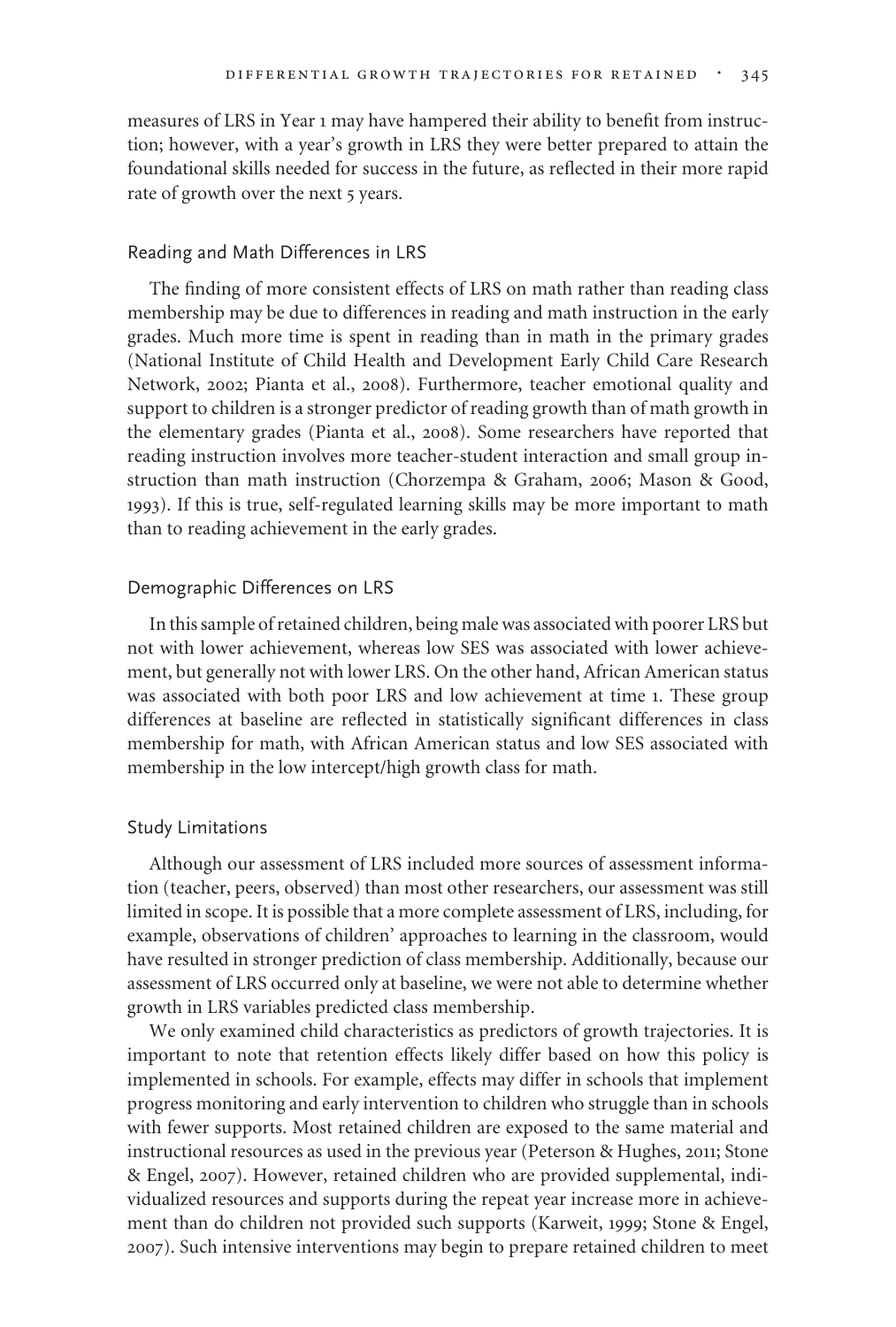the academic challenges beyond the repeat year, regardless of their LRS, when they encounter novel material.

The study sample was small, with as few as 34 children in some trajectory classes. Thus the study had insufficient power to detect small effects even using one-tail significance tests, introducing the possibility of Type II errors. Because the sample was drawn from a larger sample of children who scored below their school district's median on a measure of literacy at the end of kindergarten or at the beginning of first grade, children who were retained for reasons other than low literacy performance (e.g., boys being retained for purposes of greater athletic prowess in later grades) were not included, and results cannot generalize to these children. Despite these limitations, the study offers the first examination of heterogeneity in growth trajectories of retained children and the characteristics that are associated with differential growth patterns among retained children.

#### Implications

**Selecting children into retention.** Because class membership and Year 1 reading and math are confounded, one is not able to identify a unique effect of LRS on differential growth in the two classes of retained children. That is, the differential growth rate observed between the two classes could be a result solely of differences in their baseline reading and math skills or in their LRS. Given prior research demonstrating that LRS predict reading and math in the early grades, it is not surprising that among a sample of children who were retained in first grade, those children with the poorest LRS also had the lowest reading and math scores. These results suggest that grade retention is likely to be more beneficial (or less harmful) to children with the lowest academic achievement and LRS.

Because the current study did not include a sample of children promoted to first grade who were matched to the retained children on probability of being selected for retention, one cannot conclude from these findings that the children in the low intercept/faster growth group benefited from retention relative to promotion. Questions of the effect of retention have been addressed in previously published studies with the larger sample of children retained or promoted after their first year in first grade. These studies used propensity matching procedures to control for preretention differences between retained and promoted children and same-grade comparisons and found that retention had a short-term positive impact on children's achievement that dissipated by grade 5 (Moser et al., 2012; Wu et al., 2008a). Those studies assumed that a single trajectory characterized the growth of retained children. The current findings show that within the retained children, a subgroup characterized by low baseline LRS and low achievement had faster growth subsequent to retention, relative to a somewhat larger subgroup of children. Thus, the typically found positive association with LRS and growth in achievement does not hold for children retained in first grade. The inclusion in Figures 1 and 2 of the average reading and math scores for the standardization sample for the Woodcock Johnson III at the same average age as participants in the current study shows that the low intercept/faster growth class was more successful than the high intercept/slower growth group at narrowing the gap in achievement, relative to the normative sample, by Year 6.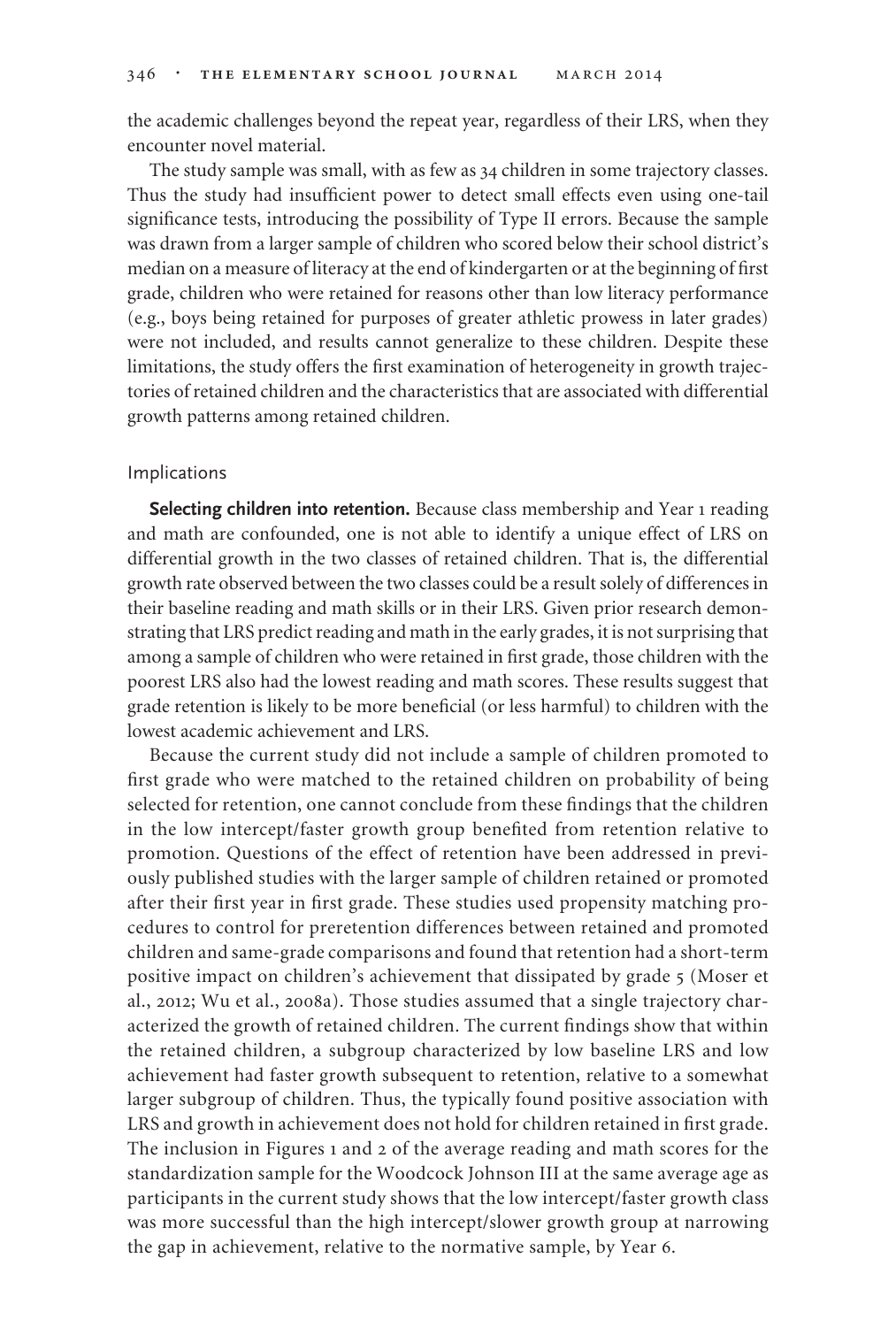**Early intervention.** Race differences in baseline LRS variables and achievement found among the current sample of retained children and in studies of representative samples of kindergarten children have implications for early intervention. The effects of poverty on the development of emerging self-regulation, effects that are both mediated and moderated by disrupted parent-child interactions and low stimulation, are well established (Blair, 2010). Also amply documented are the beneficial effects of early parenting and compensatory education programs on children's cognitive development (Bogard & Takanishi, 2005; Masse & Barnett, 2002; Reynolds, Ou, & Topitzes, 2004). For poor African American children, access to such programs would be expected to buffer children from the negative effects of poorly resourced communities on both cognitive and self-regulatory skills, thereby decreasing racebased achievement disparities that are present at school entrance (Matthews et al., 2010).

Interventions that support elementary school teachers in creating a positive social-emotional classroom context may also improve children's LRS and buffer poorly regulated children from low achievement. For example, close and supportive teacher-student relationships buffer children with poor inhibitory control from low gains in achievement from grade 1 to grade 2 (Liew et al., 2010). Also, the positive effects of a supportive teacher-student relationship on gains in achievement are mediated by the effect of the teacher-student relationship on gains in children's engagement in classroom learning activities and positive academic self-views (Hughes et al., 2008; Hughes & Chen, 2011). Recent studies of teacher professional development interventions and classroom curricula designed to improve teacher-student relationships and the social-emotional climate of the classroom have found positive effects on children' social and behavioral skills associated with achievement (Capella et al., 2012; Domitrovich, Cortes, & Greenberg, 2007; Freiberg, Huzinec, & Templeton, 2009). In a randomized control design, Raver and colleagues (2009, 2011) evaluated effects of a teacher-directed training in classroom management and emotional regulation strategies in Head Start classrooms. Intervention effects were found for classroom management and social-emotional climate as well as for children's executive functioning skills (i.e., attention and inhibitory control) and academic skills. Importantly, intervention effects on children's executive functioning skills largely accounted for intervention effects on achievement.

# **Conclusion**

Whereas prior studies of the effect of grade retention on children' growth in achievement have assumed that children retained in grade are drawn from a single population with a common set of growth parameters, results of the current study challenge that assumption. Among children retained in first grade, two growth trajectory classes across 6 years were identified for both reading and math. The trajectory class with faster growth across the 6 years of elementary school had poorer academic and learning related skills during their first year in first grade. Grade retention may be a more appropriate intervention for children with the poorest academic and learning related skills than for children whose deficits in first grade are less severe.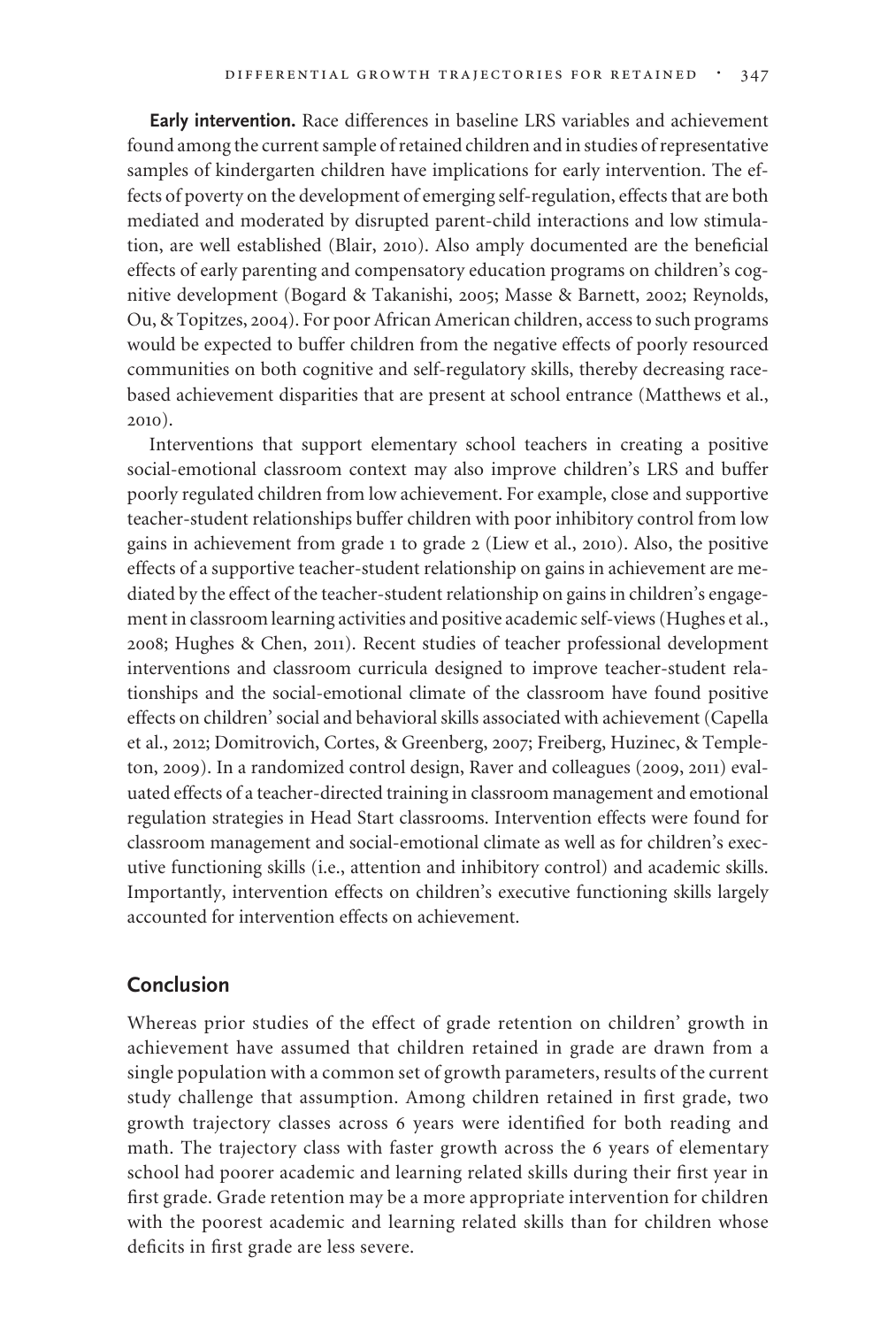# **Notes**

This research was supported by a grant to Jan Hughes from the National Institute of Child Health and Human Development (R01 HD3936) and a Junior Faculty Summer Research Fellowship to Qi Chen from the University of North Texas. Correspondence concerning this article should be addressed to Qi Chen, Department of Educational Psychology, University of North Texas, Denton, TX 76203–1335; e-mail: qi.chen@unt.edu.

1. These outlier children were low on the reading or math scores by a minimum of 3 standard deviations for at least two waves. Furthermore, visual analysis of the growth trajectories for these children confirmed their outlier status.

2. The original time frame for the linear latent growth model is  $0, 1, 2, 3, 4, 5$  years, and the original factor loading matrix is shown in equation 1. In order to improve the model fit and approximate the nonlinear developmental trajectories, we allowed the time-specific factor loadings between the linear growth factor and time  $3-6$  (i.e.,  $*$  in equation 2) to be free for estimation.

$$
T_{\text{original}} = \begin{bmatrix} 1 & 0 \\ 1 & 1 \\ 1 & 2 \\ 1 & 3 \\ 1 & 4 \\ 1 & 5 \end{bmatrix}, \tag{1}
$$
\n
$$
T_{\text{new}} = \begin{bmatrix} 1 & 0 \\ 1 & 1 \\ 1 & * \\ 1 & * \\ 1 & * \\ 1 & * \end{bmatrix}.
$$
\n
$$
(2)
$$

If all the loading estimates in equation  $(2)$  are exactly the same as the ones in equation  $(1)$ , a linear growth model will be obtained. If any one of the loading estimates in equation (2) is not the same as the ones in equation (1), a nonlinear growth model will be obtained. For example, if the estimated time 3loading in equation 2 is smaller (e.g., 1.5) than the original (expected) time loading (i.e., 2 as shown in equation 1), it means that the real change or gain in academic achievement at time 3 is smaller than expected (or originally hypothesized) and thusindicates a deceleration of academic achievement growth between the second and third time points. On the other hand, if the estimated loading is larger than the expected loading (e.g., the estimated time 3 loading is 2.5 instead of 2), it means that the change or gain in the academic achievement at time 3 is larger than expected and thus indicates an accelerated growth rate between the second and third time points. Additional details for this method can be found at Kwok et al. (2010) as well as McArdle (1988) and Meredith and Tisak (1990).

3. For the information criterion (IC) indices (i.e., AIC, BIC, SABIC), we used the "elbow criterion" suggested by Petras and Masyn (2010) to determine the optimal number of classes. Specifically, we graphed the values of IC indices against the increasing number of classes and looked for the pronounced angle in the plot where the decrease of IC value dropped. For the likelihood-ratio tests (LRTs: VLMR, ALMR, BLRT), we looked at the *p*-values of two-class, three-class, and fourclass models to determine the optimal number of classes. They test the null hypothesis that the restricted model with  $k - 1$  classes fits the data as well as the less restricted model with *k* classes. When these indices have  $p \leq .05$ , the *k*-class model would be selected over the  $(k - 1)$ -class model; otherwise there is a lack of evidence for significant improvement and the more parsimonious model (i.e., the  $(k - 1)$ -class model) is selected.

4. Estimated wave<sub>i</sub> outcome mean = mean intercept + mean slope \* wave<sub>i</sub> slope loading.

# **References**

Akaike, H. (1987). Factor analysis and AIC. *Pscyhometrika*, **52**, 317–332. doi:10.1007/BF02294359 Alexander, K. L., Entwisle, D. R., & Horsey, C. S. (1997). From first grade forward: Early foundations of high school dropout. *Sociology of Education*, **70**, 87–107. doi:10.2307/2673158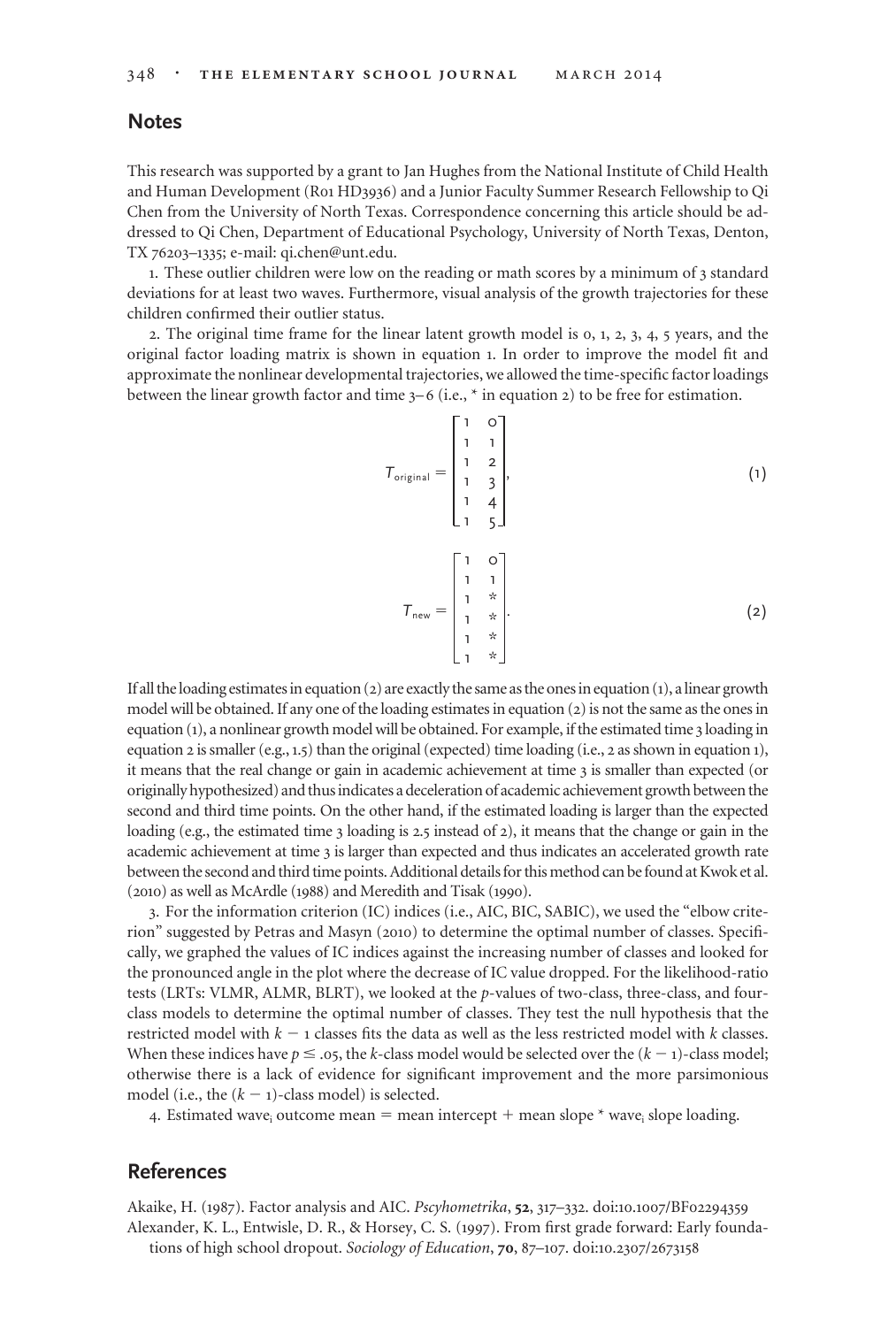- Allen, C., Chen, Q., Willson, V., & Hughes, J. N. (2009). Quality of design moderates effects of grade retention on achievement: A meta-analytic, multi-level analysis. *Educational Evaluation and Policy Analysis*, **31**, 480–499. doi:10.3102/0162373709352239
- Barbaranelli, C., Caprara, G. V., Rabasca, A., & Pastorelli, C. (2003). A questionnaire for measuring the big five in late childhood. *Personality and Individual Differences*, **34**, 645–664. doi:10.1016/ S0191–8869(02)00051-X
- Barkley, R. A. (1997). Behavioral inhibition, sustained attention, and executive functions: Constructing a unifying theory of ADHD. *Psychological Bulletin*, **121**, 65–94. doi:10.1037/0033– 2909.121.1.65
- Benjamini, Y., & Hochberg, Y. (1995). Controlling the false discovery rate: A practical and powerful approach to multiple testing. *Journal of the Royal Statistical Society, Series B (Methodological)*, **57**(1), 289–300. doi:10.2307/2346101
- Birch, S. H., & Ladd, G. W. (1997). The teacher-child relationship and children's early school adjustment. *Journal of School Psychology*, **35**, 61–80. doi:10.1016/S0022–4405(96)00029–5
- Birch, S. H., & Ladd, G. W. (1998). Children's interpersonal behaviors and the teacher-child relationship. *Developmental Psychology*, **24**, 934–946. doi:10.1037/0012–1649.34.5.934
- Blair, C. (2010). Stress and the development of self-regulation in context. *Child Development Perspectives*, **4**(3), 181–188. doi:10.1111/j.1750–8606.2010.00145.x
- Blair, C., & Razza, R. P. (2007). Relating effortful control, executive function, and false belief understanding to emerging math and literacy ability in kindergarten. *Child Development*, **78**(2), 647–663. doi:10.1111/j.1467–8624.2007.01019.x
- Block, J. H., & Block, J. (1980). The role of ego-control and ego-resiliency in the organization of behavior. In W. A. Collins (Ed.), *Development of cognition, affect, and social relations: The Minnesota Symposia on Child Psychology* (Vol. **13**). Hillsdale, NJ: Erlbaum.
- Bogard, K., & Takanishi, R. (2005). PK-3: An aligned and coordinated approach to education for children 3 to 8 years old. *SRCD Social Policy Reports*, **19**(3), 1–23.
- Cappella, E., Hamre, B. K., Kim, H. Y., Henry, D. B., Frazier, S. L., Atkins, M. S., & Schoenwald, S. K. (2012). Teacher consultation and coaching within mental health practice: Classroom and child effects in urban elementary schools. *Journal of Consulting and Clinical Psychology*, **80**, 597–610. doi:10.1037/a0027725
- Chinn, S. (2000). A simple method for converting an odds ratio to effect size for use in metaanalysis. *Statistics in Medicine*, **19**,3127–3131. doi:10.1002/1097–0258(20001130)19:223127::AID-SIM784>3.o.CO;2-M
- Chorzempa, B. F., & Graham, S. (2006). Primary-grade teachers' use of within-class ability grouping in reading. *Journal of Educational Psychology*, **98**, 529–541. doi:10.1037/0022–0663.98.3.529
- Digman, J. M. (1989). Five robust trait dimensions: Development, stability, and utility. *Journal of Personality*, **57**, 195–214. doi:10.1111/j.1467–6494.1989.tb00480.x
- Domitrovich, C. E., Cortes, R. C., & Greenberg, M. T. (2007). Improving young children's social and emotional competence: A randomized trial of the preschool "PATHS" curriculum. *Journal of Primary Prevention*, **28**(2), 67–91. doi:10.1007/s10935–007–0081–0
- Dreke, L. L. (2009). *A conceptual model of the mechanisms by which ego resiliency impacts academic engagement and achievement: Social relatedness as a mediator* (Doctoral dissertation). Retrieved from [http://hdl.handle.net/](http://hdl.handle.net/1969.1/ETD-TAMU-2009-12-7286)1969.1/ETD-TAMU-2009–12–7286
- Duncan, G. J., Dowsett, C. J., Claessens, A., Magnuson, K., Huston, A. C., Klebanov, P., . . . Japel, C. (2007). School readiness and later achievement. *Developmental Psychology*, **43**, 1428–1446. doi:10.1037/0012–1649.43.6.1428
- Fantuzzo, J. W., Bulotsky-Sheare, R., Fusco, R. A., & McWayne, C. (2005). An investigation of preschool classroom behavioral adjustment problems and social-emotional school readiness competencies. *Early Childhood Research Quarterly*, **20**(3), 259 –275. doi:10.1016/ j.ecresq.2005.07.001
- Freiberg, H. J., Huzinec, C. A., & Templeton, S. M. (2009). Classroom management—a pathway to student achievement: A study of fourteen inner-city elementary schools. *Elementary School Journal*, **110**, 63–80. doi:10.1086/598843
- Goodman, R. (1997). The Strengths and Difficulties Questionnaire: A research note. *Journal of Child Psychology and Psychiatry*, **38** (5), 581–586. doi:10.1111/j.1469–7610.1997.tb01545.x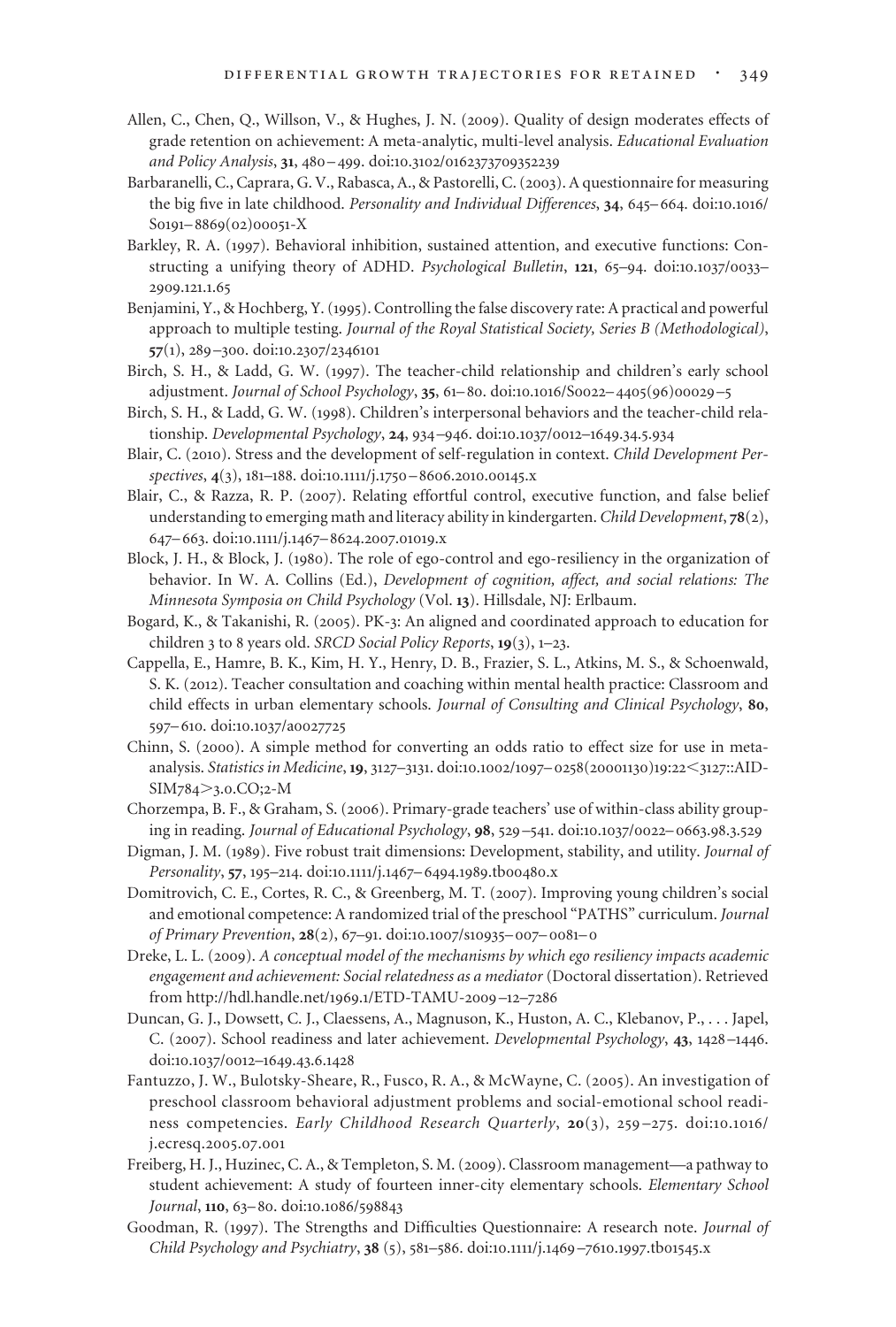- Goodman, R. (2001). Psychometric properties of the Strengths and Difficulties Questionnaire. *Journal of Child Psychology and Psychiatry*, **40** (5), 791–799. doi:10.1097/00004583–200111000–00015
- Graziano, W. G., & Ward, D. (1992). Probing the big five in adolescence: Personality and adjustment during a developmental transition. *Journal of Personality*, **60**, 425–439. doi:10.1111/j.1467– 6494.1992.tb00979.x
- Hamre, B. K., & Pianta, R. C. (2001). Early teacher-child relationships and the trajectory of children's school outcomes through eighth grade.*Child Development*, **72**, 625–638. doi:10.1111/1467–8624.00301
- Hill, C. R., & Hughes, J. N. (2007). An examination of the convergent and discriminant validity of the Strengths and Difficulties Questionnaire. *School Psychology Quarterly*, **22**, 380–406. doi: 10.1037/t00540–000
- Hong, G., & Raudenbush, S. W. (2005). Effects of kindergarten retention policy on children's cognitive growth in reading and mathematics. *Educational Evaluation and Policy Analysis*, **27**(3), 205–224. doi:10.3102/01623737027003205
- Hughes, J. N., & Chen, Q. (2011). Reciprocal effects of student–teacher and student–peer relatedness: Effects on academic self-efficacy. *Journal of Applied Developmental Psychology*, **32**, 278– 287. doi:10.1037/t05338–000
- Hughes, J. N., Luo, W., Kwok, O., & Loyd, L. (2008). Teacher-student support, effortful engagement, and achievement: A 3-year longitudinal study. *Journal of Educational Psychology*, **100**, 1–14. doi:10.1037/0022–0663.100.1.1
- Hughes, J. N., Zhang, D., & Hill, C. R. (2006). Peer assessments of normative and individual teacher-student support predict social acceptance and engagement among low-achieving children. *Journal of School Psychology*, **43**, 447–463. doi:10.1016/j.jsp.2005.10.002
- Jimerson, S. R. (2001). Winning the battle and losing the war: Examining the relation between grade retention and dropping out of high school. *Psychology in the Schools*, **39**, 441–457. doi: 10.1002/pits.10046
- John, O. P., Caspi, A., Robins, R., Moffitt, T. E., & Stouthamer-Loeber, M. (1994). The "little five": Exploring the nomological network of the five-factor model of personality in adolescent boys. *Child Development*, **65**, 160–178. doi:10.2307/1131373
- John, O. P., & Sirvastava, S. (1999). The big five trait taxonomy: History, measurement, and theoretical perspectives. In L. A. Pervin & O. P. John (Eds.), *Handbook of personality: Theory and research* (pp. 102–138). New York: Guilford.
- Karweit, N. (1999). *Grade retention: Prevalence, timing, and effects*. Baltimore: Johns Hopkins University, Center for Research on Students Placed at Risk.
- Khoo, S., West, S. G., Wu, W., & Kwok, O. (2006). Longitudinal methods. In M. Eid & E. Diener (Eds.), *Handbook of psychological measurement: A multimethod perspective*(pp.301–317). Washington, DC: APA.
- Kish, L. (1965). *Survey sampling*. New York: Wiley.
- Kochanska, G., & Knaack, A. (2003). Effortful control as a personality characteristic of young children: Antecedents, correlates, and consequences. *Journal of Personality*, **71**(6), 1087–1112. doi:10.1111/1467–6494.7106008
- Kochanska, G., Murray, K. T., & Harlan, E. T. (2000). Effortful control in early childhood: Continuity and change, antecedents, and implications for social development. *Developmental Psychology*, **36**, 220–232. doi:10.1037/0012–1649.36.2.220
- Kwok, O., Hughes, J. N., & Luo, W. (2007). The role of resilient personality on lower achieving first grade students' current and future achievement. *Journal of School Psychology*, **45**, 61–82. doi: 10.1016/j.jsp.2006.07.002
- Kwok, O., Luo, W., & West, S. G. (2010). Using modification indices to detect turning points in longitudinal data: A Monte Carlo study. *Structural Equation Modeling*,**17**, 216–240. doi:10.1080/ 10705511003659359
- Liew, J., Barrois, L., McTigue, E., & Hughes, J. (2008). Adaptive and effortful control and academic self-efficacy beliefs on achievement: A longitudinal study of 1st through 3rd graders. *Early Childhood Research Quarterly*, **23**, 515–526. doi:10.1016/j.ecresq.2008.07.003
- Liew, J., Chen, Q., & Hughes, J. N. (2010). Child effortful control, teacher-student relationships, and achievement in academically at-risk children: Additive and interactive effects. *Early Childhood Research Quarterly*, **25**, 51–64. doi:10.1016/j.ecresq.2009.07.005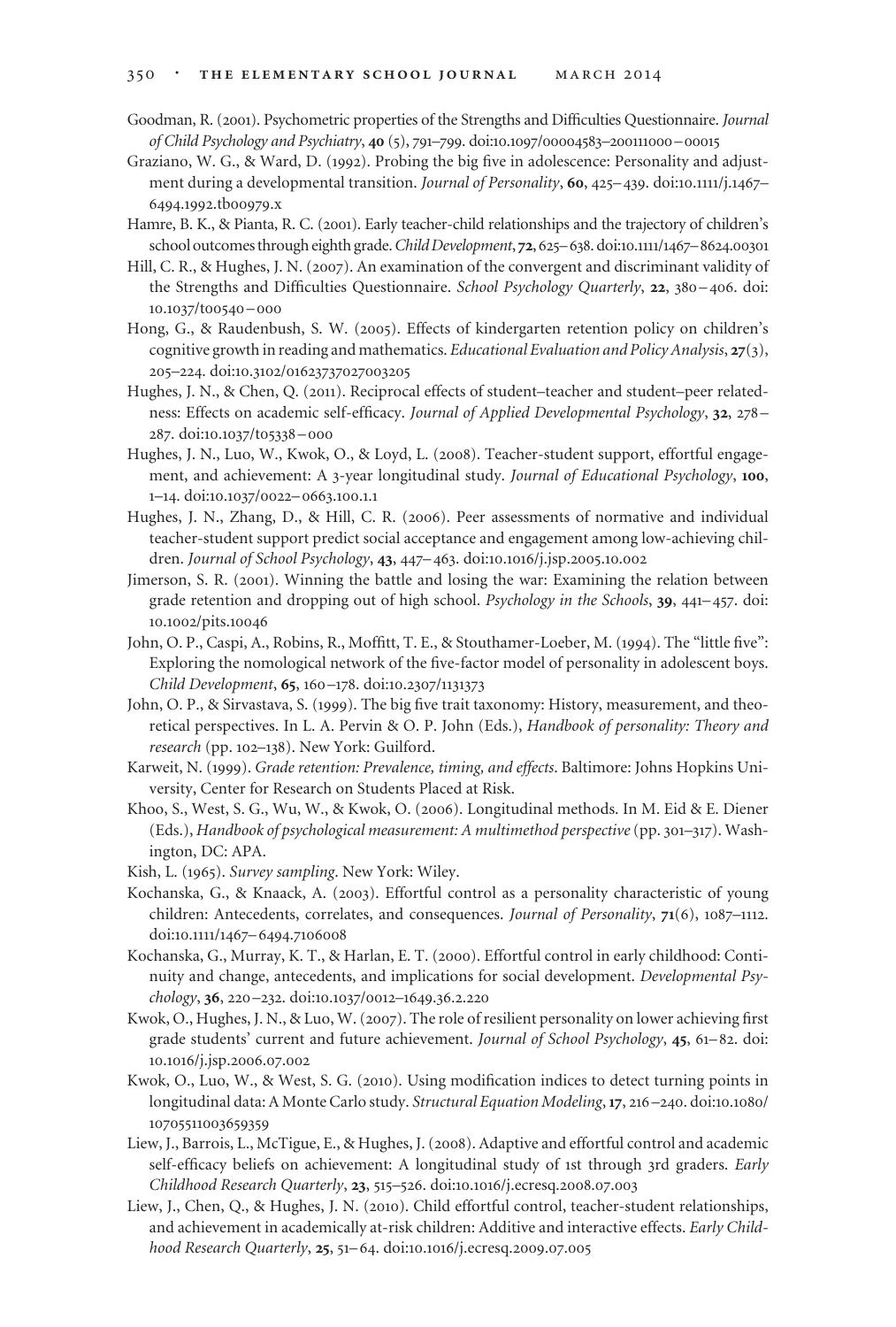- Li-Grining, C. P., Votruba-Drzal, E., Maldonado-Carreño, C., & Haas, K. (2010). Children's early approaches to learning and academic trajectories through fifth grade. *Developmental Psychology*, **46**, 1062–1077. doi:10.1037/a0020066
- Lo, Y., Mendell, N. R., & Rubin, D. B. (2001). Testing the number of components in a normal mixture. *Biometrika*, **88**, 767–778. doi:10.1093/biomet/88.3.767
- Mason D. A., & Good, T. L. (1993). Effects of two-group and whole-class teaching on regrouped elementary students' mathematics achievement. *American Educational Research Journal*, **30**, 328–360. doi:10.2307/1163239
- Masse, L. N., & Barnett, W. S. (2002). *A benefit-cost analysis of the Abecedarian Early Childhood Intervention*. New Brunswick, NJ: National Institute for Early Education Research.
- Matthews, J. S., Kizzie, K. T., Rowley, S. J., & Cortina, K. (2010). African Americans and boys: Understanding the literacy gap, tracing academic trajectories, and evaluating the role of learning-related skills. *Journal of Educational Psychology*, **102**, 757–771. doi:10.1037/a0019616
- Matthews, J. S., Ponitz, C. C., & Morrison, F. J. (2009). Early gender differences in self-regulation and academic achievement. *Journal of Educational Psychology*, **101**, 689–704. doi:10.1037/ a0014240
- McArdle, J. J. (1988). Dynamic but structural equation modeling of repeated measures data. In J. R. Nesselroade & R. B. Cattell (Eds.), *Handbook of multivariate experimental psychology* (2nd ed., pp. 561–614). New York: Plenum.
- McClelland, M. M., Cameron, C. E., Connor, C. M., Farris, C. L., Jewkes, A. M., & Morrison, F. J. (2007). Links between behavioral regulation and preschoolers' literacy, vocabulary, and math skills. *Developmental Psychology*, **43**(4), 947–959. doi:10.1037/0012–1649.43.4.947
- McLachlan, G., & Peel, D. (2000). *Finite mixture models*. New York: Wiley.
- Meehan, B. T., Hughes, J. N., & Cavell, T. A. (2003). Teacher-student relationships as compensatory resources for aggressive children. *Child Development*, **74**, 1145–1157. doi:10.1111/1467– 8624.00598
- Meredith, W., & Tisak, J. (1990). Latent curve analysis. *Psychometrika*, **55**, 107–122. doi:10.1007/ BF02294746
- Moser, S., West, S. G., & Hughes, J. N. (2012). Trajectories of math and reading achievement in low-achieving children in elementary school: Effects of early and later retention in grade. *Journal of Educational Psychology*, **104**(3), 603–621. doi:10.1037/a0027571
- Murray, K. T., & Kochanska, G. (2002). Effortful control: Factor structure and relation to externalizing and internalizing behaviors. *Journal of Abnormal Child Psychology*, **30**, 503–514. doi: 10.1023/A:1019821031523
- Muthén, B. (2003). Statistical and substantive checking in growth mixture modeling: Comment on Bauer and Curran (2003). *Psychological Methods*, **8**(3), 369–377. doi:10.1037/1082–989X.8.3.369
- Muthén, B. (2004). Latent variable analysis: Growth mixture modeling and related techniques for longitudinal data. In David Kaplan (Ed.), *The Sage handbook of quantitative methodology for the social sciences*. Thousand Oaks, CA: Sage.
- Muthén, B. O., & Muthén, L. K. (2000). Integrating person-centered and variable-centered analyses: Growth mixture modeling with latent trajectory classes. *Alcoholism: Clinical and Experimental Research*, **24**(6), 882–891. doi:10.1111/j.1530–0277.2000.tb02070.x
- Muthén, B., & Satorra, A. (1995). Complex sample data in structural equation modeling. In P. Marsden (Ed.), *Sociological methodology* (pp. 216–316). Oxford: Blackwell. doi:10.2307/271070
- Muthén, L. K., & Muthén, B. O. (1998–2010). *Mplus user's guide*(6th ed.). Los Angeles, CA: Author.
- National Institute of Child Health and Development Early Child Care Research Network. (2002). The relation of global first-grade classroom environment to structural classroom features, teacher, and student behaviors. *Elementary School Journal*, **102**, 367–387. doi:10.1086/499709
- Nylund, K. L., Asparouhov, T., & Muthén, B. O. (2007). Deciding on the number of classes in latent class analysis and growth mixture modeling: A Monte Carlo simulation study. *Structural Equation Modeling*, **14**(4), 535–569. doi:10.1080/10705510701575396
- Peterson, L. S., & Hughes, J. N. (2011). The differences between retained and promoted children in educational services received. *Psychology in the Schools*, **48**, 156–165. doi:10.1002/pits.20534
- Petras, H., & Masyn, K. (2010). General growth mixture analysis with antecedents and consequences of change. In A. R. Piquero & D.Weisburd (Eds.), *Handbook of quantitative criminology* (pp. 69–100). New York: Springer.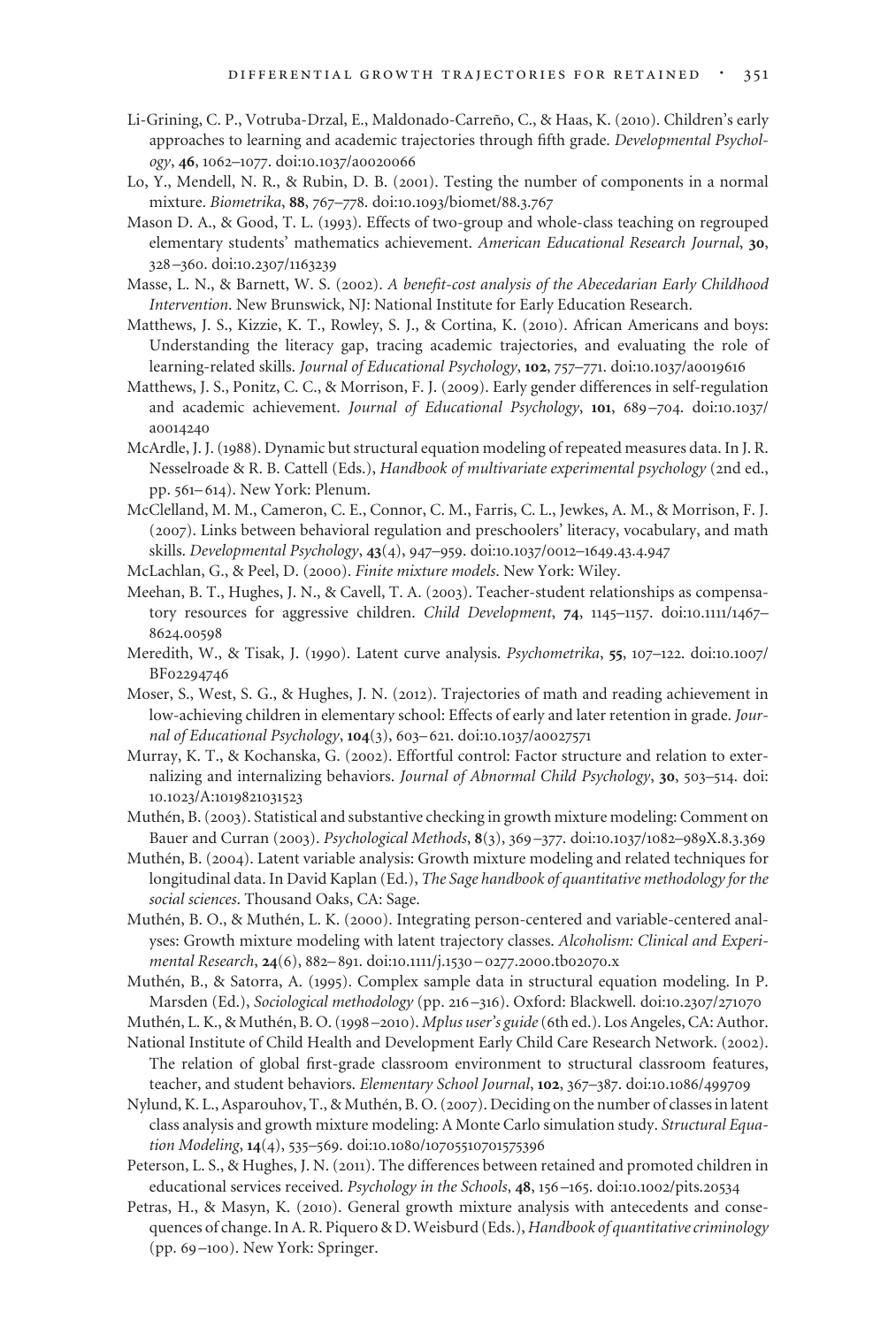- Pianta, R. C., Belsky, J., Vandergrift, N., Houts, R., & Morrison, F. J. (2008). Classroom effects on children's achievement trajectories in elementary school. *American Educational Research Journal*, **45**, 365–397. doi:10.3102/0002831207308230
- Pierson, L. H., & Connell, J. P. (1992). Effect of grade retention on self-system processes, school engagement and academic performance. *Journal of Educational Psychology*, **84**, 300–307. doi: 10.1037/0022–0663.84.3.300
- Posner, M. I., & Rothbart, M. K. (1998). *Cognitive neuroscience of attention: A developmental perspective*. Mahwah, NJ: Erlbaum.
- Posner, M. I., & Rothbart, M. K. (2000). Developing mechanisms of self-regulation. *Development and Psychopathology*, **12**, 427–441. doi:10.1017/S0954579400003096
- Ram, N., & Grimm, K. J. (2009). Growth mixture modeling: A method for identifying difference in longitudinal change among unobserved groups. *International Journal of Behavioral Development*, **33**, 565–576. doi:10.1177/0165025409343765
- Raver, C. C., Jones, S. M., Li-Grining, C., Zhai, F., Bub, K., & Pressler, E. (2011). CRSP's impact on low-income preschoolers' preacademic skills: Self-regulation as a mediating mechanism. *Child Development*, **82**, 362–378. doi:10.1111/j.1467–8624.2010.01561.x
- Raver, C. C., Jones, S. M., Li-Grining, C., Zhai, F., Metzger, M.W., & Solomon, B. (2009). Targeting children's behavior problems in preschool classrooms: A cluster-randomized controlled trial. *Journal of Consulting and Clinical Psychology*, **77**, 302–316. doi:10.1037/a0015302
- Realmuto, G. M., August, G. J., Sieler, J. D., & Pessoa-Brandao, L. (1997). Peer assessment of social reputation in community samples of disruptive and nondisruptive children: Utility of the revised class play method. *Journal of Clinical Child Psychology*, **26**, 67–76. doi:10.1207/ s15374424jccp2601\_7
- Reynolds, A. J. (1992). Grade retention and school adjustment: An explanatory analysis. *Educational Evaluation and Policy Analysis*, **14**, 101–121. doi:10.2307/1164496
- Reynolds, A. J., Ou, S., & Topitzes, J. (2004). Paths of effects of early childhood intervention on educational attainment and delinquency: A confirmatory analysis of the Chicago Child-Parent Centers. *Child Development*, **75**, 1299–1328. doi:10.1111/j.1467–8624.2004.00742.x
- Rueda, M. R., Posner, M., I., & Rothbart, M. K. (2005). The development of executive attention: Contributions to the emergence of self-regulation. *Developmental Neuropsychology*, **28**,573–594. doi:10.1207/s15326942dn2802\_2
- Schwartz, G. (1978). Estimating the dimension of a model. *Annals of Statistics*, **6**, 461–464. doi: 10.1214/aos/1176344136
- Sclove, L. S. (1987). Application of model-selection criteria to some problems in multivariate analysis. *Psychometrika*, **52**, 333–343. doi:10.1007/BF02294360
- Shonk, S. M., & Cicchetti, D. (2001). Maltreatment, competency deficits, and risk for academic and behavioral maladjustment. *Developmental Psychology*, **37**, 3–17. doi:10.1037/0012–1649.37.1.3
- Stipek, D. J. (2001). *Pathways to constructive lives: The importance of early school success*. Washington, DC: American Psychological Association.
- Stipek, D., Newton, S., & Chudgar, A. (2010). Learning-related behaviors and literacy achievement in elementary school-aged children. *Early Childhood Research Quarterly*, **25**, 385–395. doi: 10.1016/j.ecresq.2009.12.001
- Stone, S., & Engel, M. (2007). Same old, same old? Students' experiences of grade retention under Chicago's ending social promotion policy. *American Journal of Education*, **113**, 605–634. doi: 10.1086/518490
- Thompson, B. (2006). Research synthesis: Effect sizes. In J. Green, G. Camilli, & P. B. Elmore (Eds.), *Handbook of complementary methods in education research* (pp. 583–603). Washington, DC: American Education Research Association.
- Tofighi, D., & Enders, C. K. (2008). Identifying the correct number of classes in a growth mixture models. In G. R. Hancock & K. M. Samuelsen (Eds.), *Advances in latent variable mixture models* (pp. 317–341). Greenwich, CT: Information Age.
- Tomchin, E. M., & Impara, J. C. (1992). Unraveling teachers' beliefs about grade retention. *American Educational Research Journal*, **29**, 199–123. doi:10.3102/00028312029001199
- Van Aken, M. A. G., van Lieshout, C. F. M., Scholte, R. H. J., & Haselager, G. J. T. (2002). Personality types in childhood and adolescence: Main effects and person-relationship transactions. In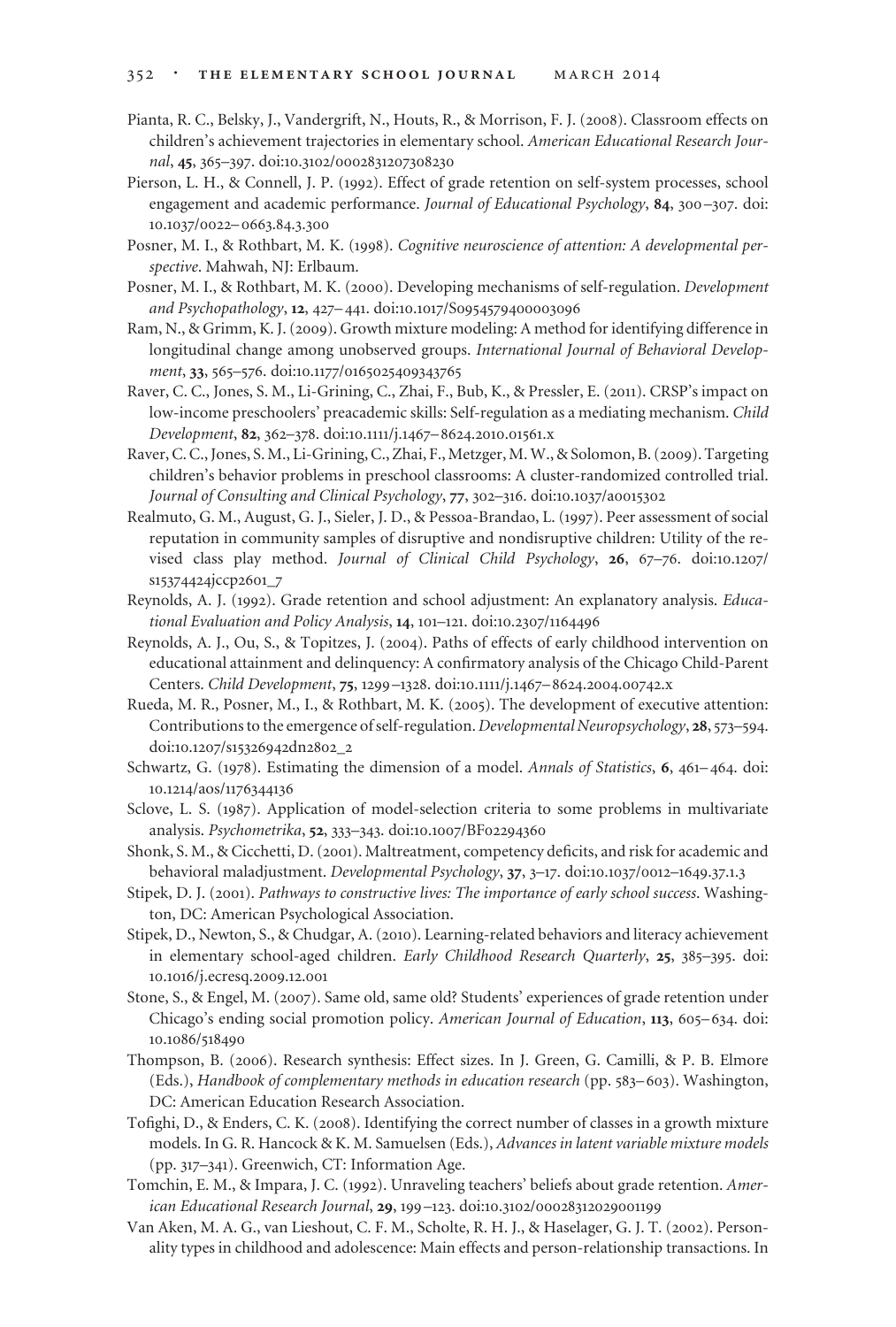L. Pulkkinen & A. Caspi (Eds.), *Paths to successful development: Personality in the life course*(pp. 129–156). New York: Cambridge University Press.

- Wentzel, K. R. (1991). Relations between social competence and academic achievement in early adolescence. *Child Development*, **62**, 1066–1078. doi:10.2307/1131152
- Wentzel, K. R. (1993). Does being good make the grade? Social behavior and academic competence in middle school. *Journal of Educational Psychology*, **85**,357–364. doi:10.1037/0022–0663.85.2.357
- West, S. G., Finch, J. F., & Curran, P. J. (1995). Structural equation models with nonnormal variables: Problems and remedies. In R. H. Hoyle (Ed.), *Structural equation modeling: Concepts, issues and applications* (pp. 56–75). Thousand Oaks, CA: Sage.
- What Works Clearinghouse. (2008). *Procedures and standards handbook, version 2.0* [Electronic Version]. Retrieved from *[http://ies.ed.gov/ncee/wwc/pdf/wwc\\_procedures\\_v](http://ies.ed.gov/ncee/wwc/pdf/wwc_procedures_v2_standards_handbook.pdf)2\_standards\_handbook.pdf*
- Woodcock, R. W., & Johnson, M. B. (1989). *Woodcock-Johnson Tests of Achievement: Standard and supplemental batteries*. Allen, TX: DLM Teaching Resources.
- Woodcock, R. W., McGrew, K. S., & Mather, N. (2001). *WJ-III Tests of Achievement*. Itasca, IL: Riverside.
- Woodcock, R. W., & Munoz-Sandoval, A. F. (1993). *Woodcock-Munoz Language Survey*. Riverside, CA: Riverside.
- Woodcock, R. W., & Munoz-Sandoval, A. F. (1996). *Batería Woodcock-Munoz: Pruebas de aprovechamiento—revisada*. Itasca, IL: Riverside.
- Wu, W., West, S. G., & Hughes, J. N. (2008a). Effect of retention in first grade on children's achievement trajectories over four years: A piecewise growth analysis using propensity score matching. *Journal of Educational Psychology*, **100**, 727–740. doi:10.1037/a0013098
- Wu, W., West, S. G., & Hughes, J. N. (2008b). Short-term effects of grade retention on the growth rate ofWoodcock-Johnson III Broad Math and Reading Scores.*Journal of School Psychology*, **46**, 85–105. doi:10.1016/j.jsp.2007.01.003
- Wu, W., West, S. G., & Hughes, J. N. (2010). Effect of grade retention in first grade on psychosocial outcomes and school relationships. *Journal of Educational Psychology*, **102**,135–152. doi:10.1037/ a0016664